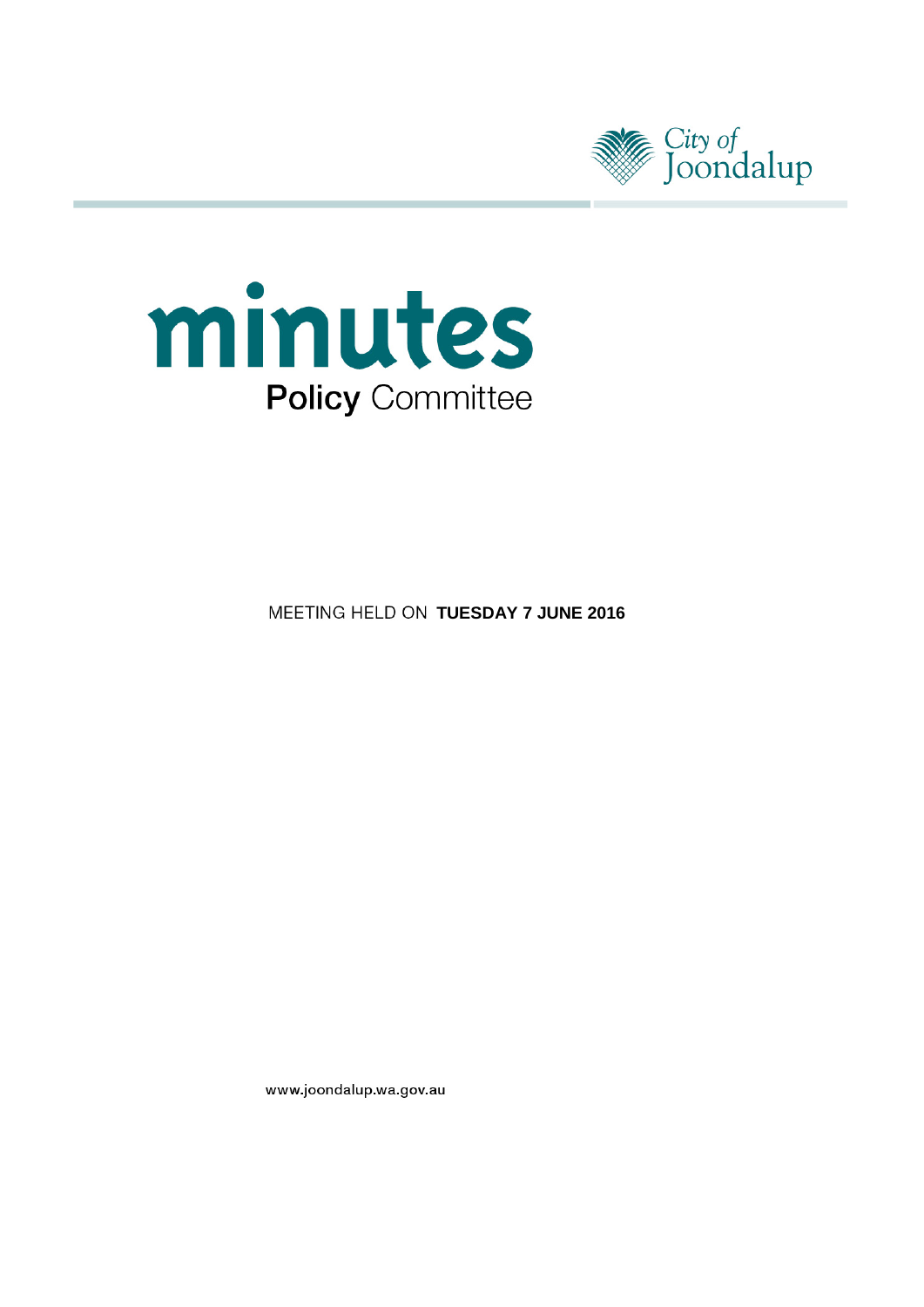# **TABLE OF CONTENTS**

| Item No.       | <b>Title</b>                                                                                                      | Page No. |
|----------------|-------------------------------------------------------------------------------------------------------------------|----------|
|                | <b>Declaration of Opening</b>                                                                                     | 3        |
|                | <b>Declarations of Interest</b>                                                                                   | 3        |
|                | Apologies/Leave of absence                                                                                        | 4        |
|                | <b>Confirmation of Minutes</b>                                                                                    | 4        |
|                | Announcements by the Presiding Member without discussion                                                          | 4        |
|                | Identification of matters for which the meeting may be closed to<br>the public                                    | 4        |
|                | <b>Petitions and deputations</b>                                                                                  | 4        |
|                |                                                                                                                   |          |
|                | <b>Reports</b>                                                                                                    | 5        |
| 1              | Draft Telecommunications Infrastructure Local Planning Policy -<br>Consideration Following Advertising - [101289] | 5        |
| $\overline{2}$ | Waste Management Policy - Revocation - [16285]                                                                    | 11       |
| 3              | Visual Arts Commissioning Program Evaluation - [103931]                                                           | 14       |
| 4              | Review of Memorials in Public Reserves Policy - [103963, 100385]                                                  | 22       |
|                | <b>Urgent Business</b>                                                                                            | 29       |
|                | Motions of which previous notice has been given                                                                   | 29       |
|                | <b>Requests for Reports for future consideration</b>                                                              | 30       |
|                | <b>Closure</b>                                                                                                    | 30       |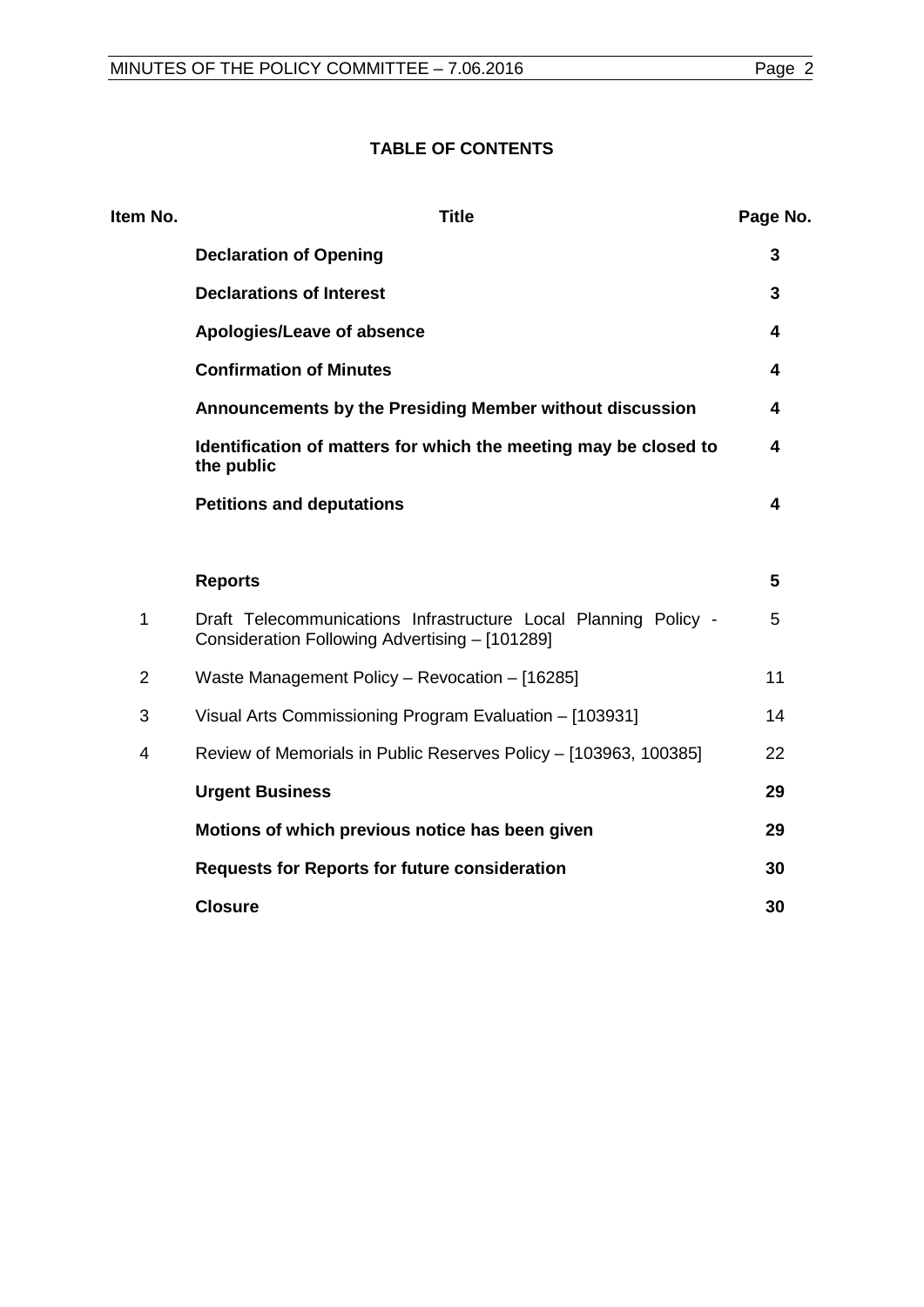# **CITY OF JOONDALUP**

**MINUTES OF THE POLICY COMMITTEE MEETING HELD IN CONFERENCE ROOM 2, JOONDALUP CIVIC CENTRE, BOAS AVENUE, JOONDALUP ON TUESDAY 7 JUNE 2016.**

#### **ATTENDANCE**

# **Committee Members**

| Cr Liam Gobbert      | <b>Presiding Member</b>        |
|----------------------|--------------------------------|
| Mayor Troy Pickard   |                                |
| Cr Kerry Hollywood   |                                |
| Cr John Chester      | <b>Deputy Presiding Member</b> |
| Cr Russ Fishwick, JP |                                |

#### **Observer**

Cr Russell Poliwka

#### **Officers**

| <b>Director Corporate Services</b>           |              |
|----------------------------------------------|--------------|
| Director Governance and Strategy             |              |
| Director Planning and Community Development  |              |
| <b>Director Infrastructure Services</b>      |              |
| <b>Manager Governance</b>                    |              |
| <b>Manager Leisure and Cultural Services</b> | to $6.07$ pm |
| <b>Governance Officer</b>                    |              |
|                                              |              |

# <span id="page-2-0"></span>**DECLARATION OF OPENING**

The Presiding Member declared the meeting open at 5.45pm.

# <span id="page-2-1"></span>**DECLARATIONS OF INTEREST**

Nil.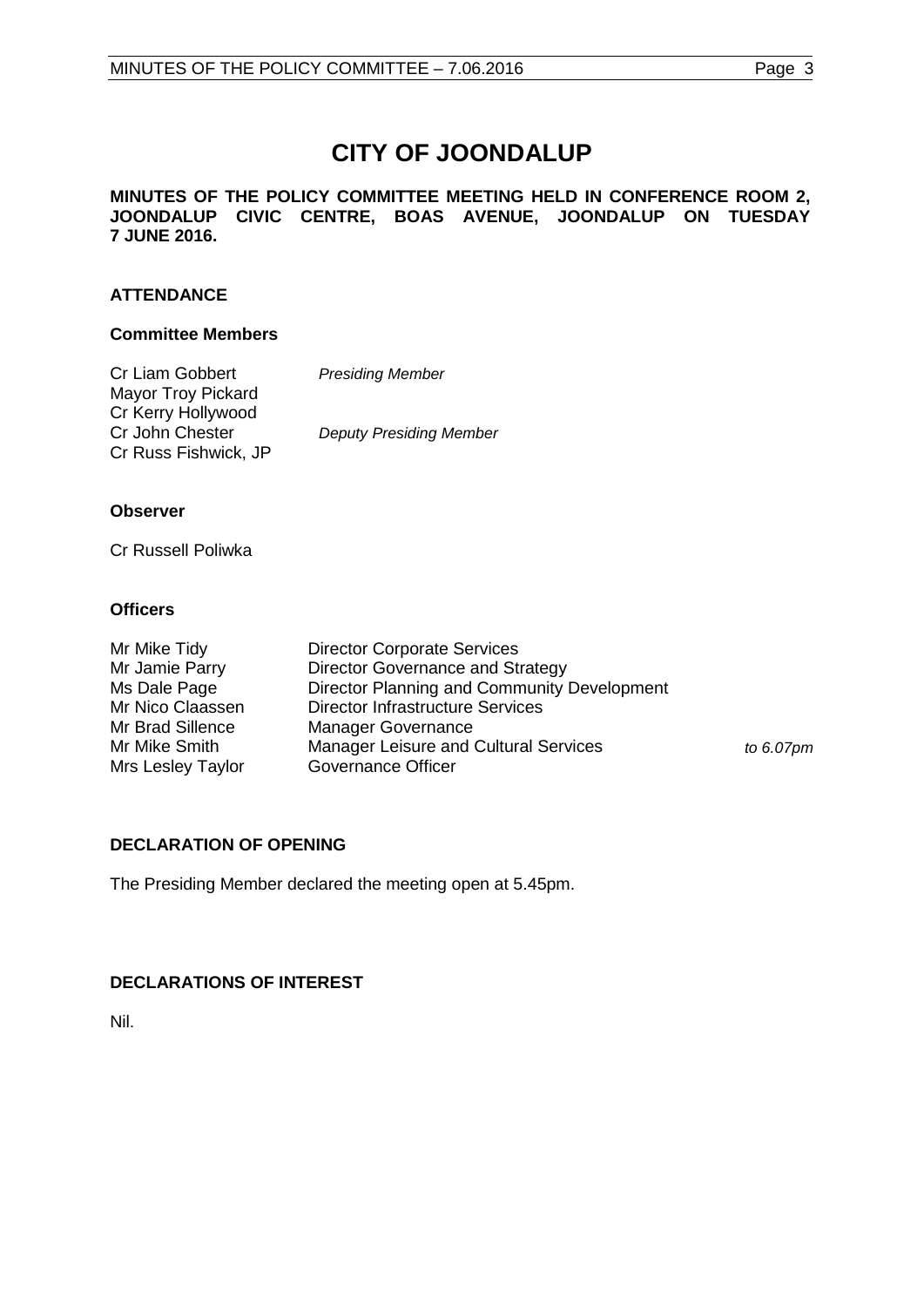# <span id="page-3-0"></span>**APOLOGIES/LEAVE OF ABSENCE**

# **Apology:**

Cr Philippa Taylor.

# **Leave of Absence Previously Approved:**

Cr Christine Hamilton-Prime 7 June 2016;<br>Cr John Chester 18 June to 23

Cr John Chester 18 June to 23 June 2016 inclusive;<br>Cr Sophie Dwyer 21 June to 26 June 2016 inclusive; Cr Sophie Dwyer 21 June to 26 June 2016 inclusive;<br>
Cr John Logan 27 June to 3 July 2016 inclusive. 27 June to 3 July 2016 inclusive.

#### <span id="page-3-1"></span>**CONFIRMATION OF MINUTES**

#### MINUTES OF THE POLICY COMMITTEE HELD ON 3 MARCH 2016

**MOVED Cr Fishwick, SECONDED Mayor Pickard that the minutes of the meeting of the Policy Committee held on 3 March 2016 be confirmed as a true and correct record.**

#### **The Motion was Put and CARRIED (5/0)**

**In favour of the Motion:** Cr Gobbert, Mayor Pickard, Crs Chester, Fishwick and Hollywood.

#### <span id="page-3-2"></span>**ANNOUNCEMENTS BY THE PRESIDING MEMBER WITHOUT DISCUSSION**

Nil.

# <span id="page-3-3"></span>**IDENTIFICATION OF MATTERS FOR WHICH THE MEETING MAY BE CLOSED TO THE PUBLIC**

In accordance with Clause 5.2 of the City's *Meeting Procedures Local Law 2013*, this meeting was not open to the public.

#### <span id="page-3-4"></span>**PETITIONS AND DEPUTATIONS**

Nil.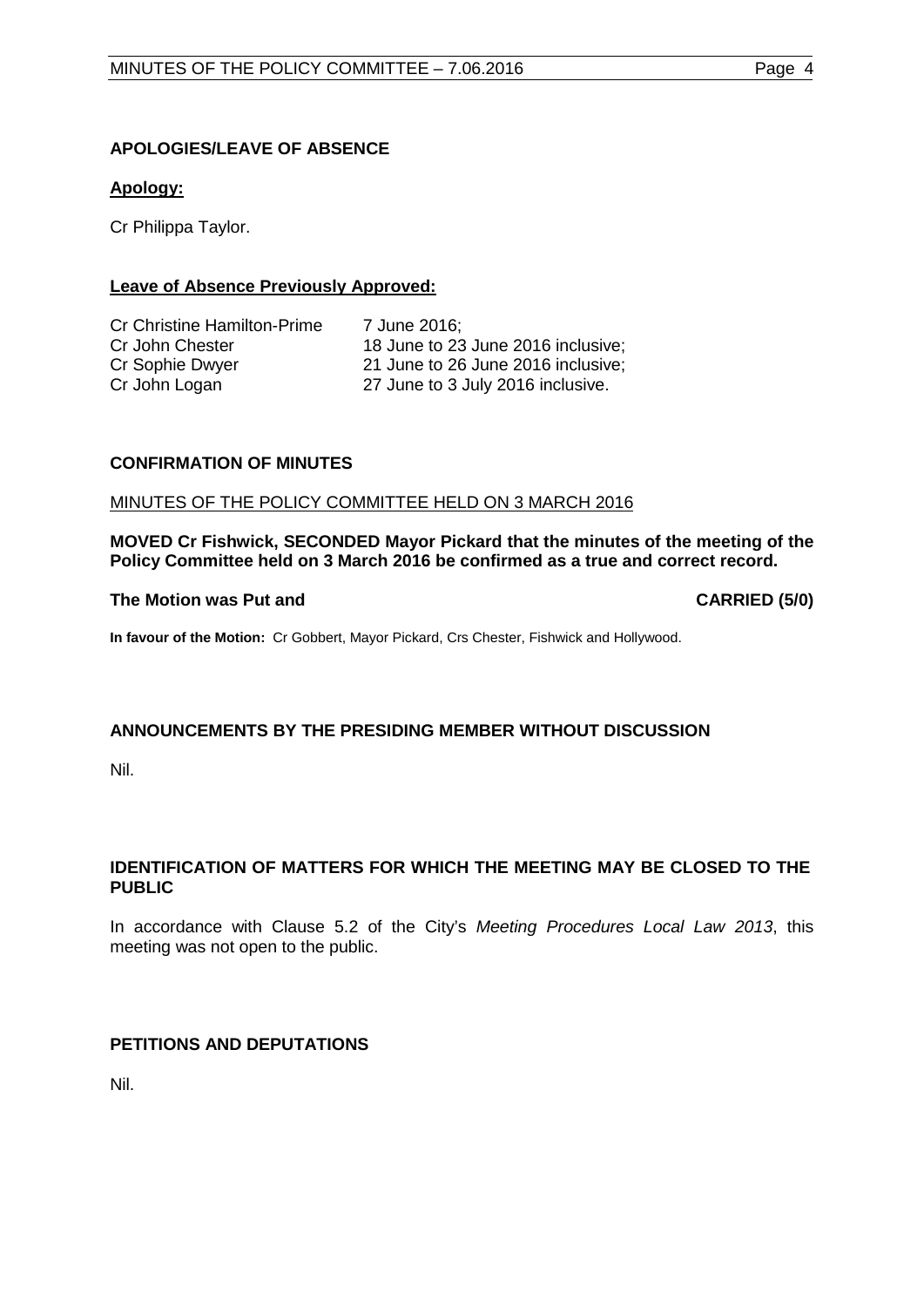#### <span id="page-4-0"></span>**REPORTS**

# <span id="page-4-1"></span>**ITEM 1 DRAFT TELECOMMUNICATIONS INFRASTRUCTURE LOCAL PLANNING POLICY - CONSIDERATION FOLLOWING ADVERTISING**

| <b>WARD</b>                           | All                                                                                  |                                                                                                                                                                                                                                                                                                                                           |
|---------------------------------------|--------------------------------------------------------------------------------------|-------------------------------------------------------------------------------------------------------------------------------------------------------------------------------------------------------------------------------------------------------------------------------------------------------------------------------------------|
| <b>RESPONSIBLE</b><br><b>DIRECTOR</b> | Ms Dale Page<br><b>Planning and Community Development</b>                            |                                                                                                                                                                                                                                                                                                                                           |
| <b>FILE NUMBER</b>                    | 101289, 101515                                                                       |                                                                                                                                                                                                                                                                                                                                           |
| <b>ATTACHMENT</b>                     | Attachment 1<br>Attachment 2<br>Attachment 3<br>Attachment 4                         | Current City of Joondalup Installation of<br><b>Telecommunications Facilities Policy</b><br>Planning<br>5.2:<br>State<br>Policy<br>Telecommunications Infrastructure<br>Draft Telecommunications Infrastructure<br>Local Planning Policy (tracked changes)<br>Advertised draft Telecommunications<br>Infrastructure Local Planning Policy |
| <b>AUTHORITY / DISCRETION</b>         | Legislative - includes the adoption of local laws, planning<br>schemes and policies. |                                                                                                                                                                                                                                                                                                                                           |

#### **PURPOSE**

For Council to consider the draft *Telecommunications Infrastructure Local Planning Policy* following advertising and to decide whether or not to adopt the policy as final. This policy represents the realignment of the City's current policy entitled *Installation of Telecommunications Facilities Policy* with *State Planning Policy 5.2 Telecommunications Infrastructure Policy*.

#### **EXECUTIVE SUMMARY**

At its meeting held on 15 December 2015 (CJ227-12/15 refers), Council considered a report outlining proposed amendments to the City's *Installation of Telecommunications Facilities Policy* and resolved to adopt the draft *Telecommunications Infrastructure Local Planning Policy* for public advertising.

The draft policy was advertised for 21 days closing on 24 March 2016. No submissions were received. As no further modifications to the draft policy are proposed, it is recommended that Council adopts the draft *Telecommunications Infrastructure Local Planning Policy* as final.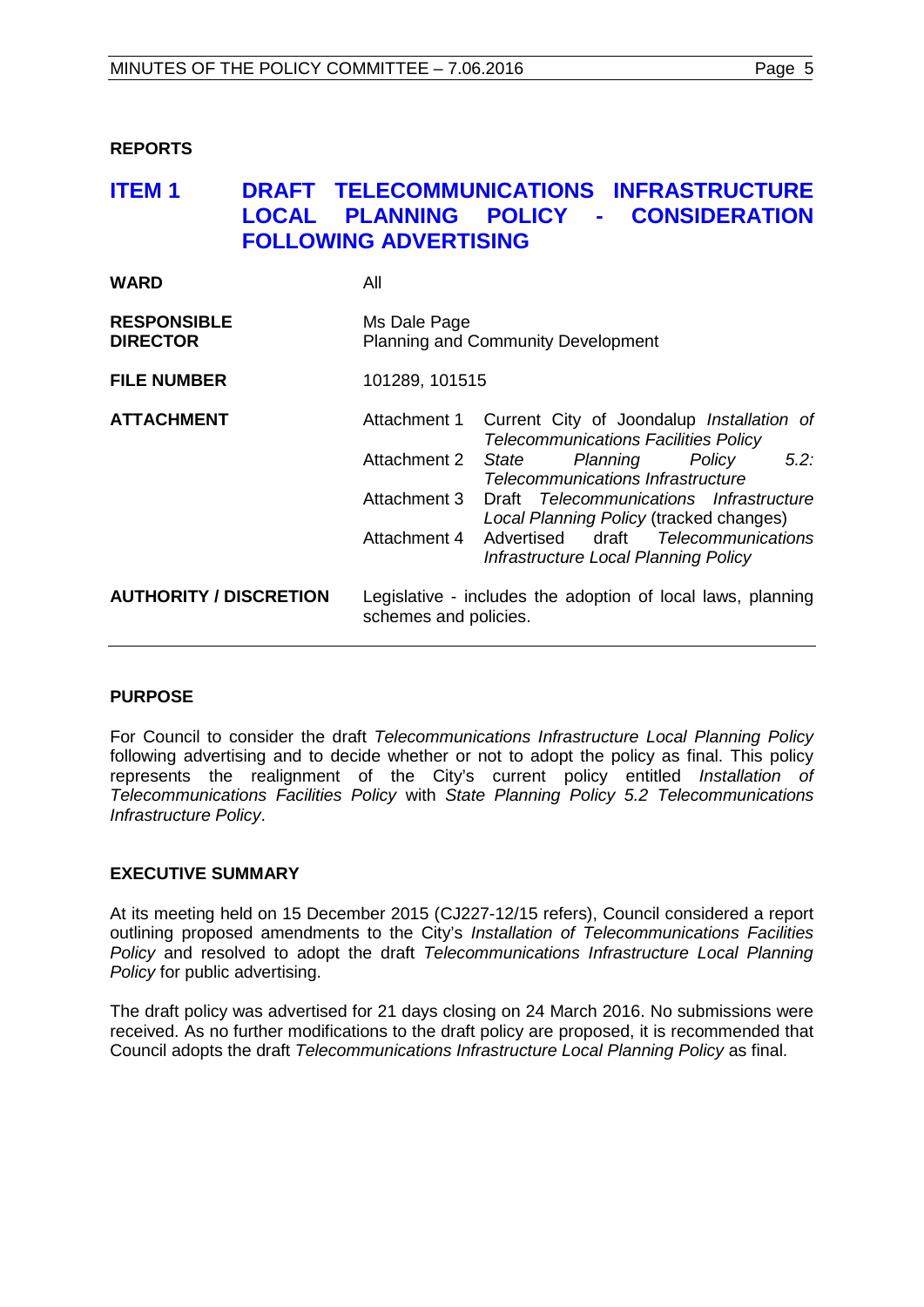# **BACKGROUND**

The City's *Installation of Telecommunication Facilities Policy* (Attachment 1 refers) has been in operation since December 2002 when it replaced a moratorium on the installation of telecommunications facilities throughout the City of Joondalup. Since then, the policy has been reviewed once, being August 2012.

Following a review and public comment period in October 2014, the Western Australian Planning Commission (WAPC) released the final version of *State Planning Policy 5.2 Telecommunications Infrastructure* (SPP 5.2) in August 2015 (Attachment 2 refers). The City's submission to the WAPC on its draft policy SPP 5.2 was endorsed by Council at its meeting held on 9 December 2014 (CJ229-12/14 refers). In addition to Council's endorsement of the City's submission to the WAPC it noted that in the event that revised SPP 5.2 was finalised, the City would be required to review its *Installation of Telecommunications Facilities Policy* to ensure consistency with the final version of SPP 5.2.

The review of the City's policy entitled *Telecommunications Facilities Policy* was considered by Council on 15 December 2015 (CJ227-12/15 refers) where it was resolved to proceed with advertising the draft policy, including the proposed renaming of the policy to '*Telecommunications Infrastructure Local Planning Policy'* (Attachments 3 and 4 refer).

This report represents the culmination of the process of reviewing the City's policy, including public consultation, so that it is aligned with SPP 5.2.

# **DETAILS**

In order to comply with the final version of SPP 5.2 (Attachment 2 refers), the City's current *Installation of Telecommunications Facilities Policy* has been reviewed and amendments proposed (Attachment 3 refers). Various formatting and wording improvements have been proposed, including a proposed name change to *Telecommunications Infrastructure Local Planning Policy*. This is consistent with the title of SPP 5.2 and the land use 'Telecommunications Infrastructure' which is set out in the *Planning and Development (Local Planning Scheme) Regulations 2015*. The main changes proposed to the policy are outlined below.

#### Health and safety impacts

As with the draft version, the final version of SPP 5.2 specifically does not address health and safety matters relating to Electromagnetic Emissions (EME), which are not considered to be a relevant planning consideration. As a result, reference to the general concern regarding the potential health effects of telecommunications facilities is proposed to be removed from the policy. In its place a statement has been included in the draft policy noting that submissions based on health or safety grounds are unable to be considered in assessing a proposal for telecommunications infrastructure.

#### Buffer zones and excluded areas

SPP 5.2 requires that telecommunication infrastructure should be considered on a case by case basis and makes it clear that blanket restricted areas should not be applied through local planning policy. As a result, reference to not supporting the installation of telecommunication facilities unnecessarily close to schools, childcare establishments, hospitals and general residential areas is proposed to be removed from the policy.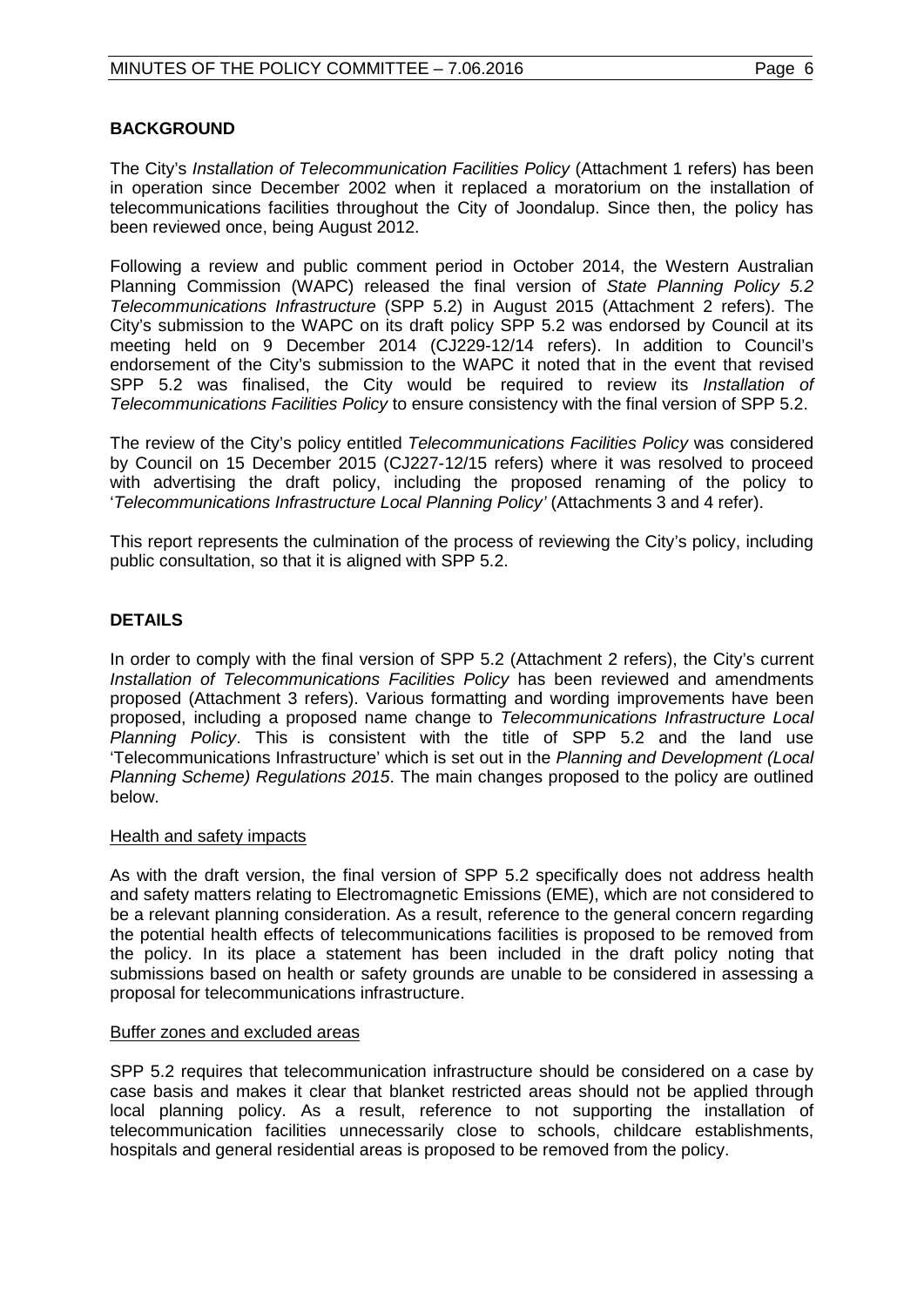#### Advertising period for telecommunication infrastructure applications

Unlike the draft version, the final version of SPP 5.2 does not include a restriction preventing consultation with landowners outside the limit imposed on the advertising to only those within a 200 metre radius of the site; however, a maximum consultation period of 21 days has now been included. As such, the advertising period specified by the City's policy has been reduced from 30 days to 21 days. It is proposed to retain the City's current policy position of consulting with residents within a 400 metre radius from the proposed telecommunications infrastructure.

#### **Exemptions**

In addition to the existing exemptions under the *Telecommunication Act 1997*, SPP 5.2 recommends that local governments consider exempting telecommunications infrastructure from the requirement for development approval where:

- the infrastructure has a maximum height of 30 metres above finished ground level
- the proposal complies with the policy measures outlined in SPP 5.2.

However, the City considers it appropriate that all proposals for telecommunications infrastructure undergo assessment in regard to the potential visual impact they may have and, therefore, the City does not intend to make this use a land use that is exempt from the need for development approval at this time.

#### Visual impact

The principal area of planning assessment of telecommunication infrastructure relates to potential visual impacts. Issues relating to potential visual impacts are valid planning considerations and continue to be incorporated in the City's draft policy. SPP 5.2 states that the visual impact of development proposals should be made on a case by case basis. This, together with not permitting buffer zones and/or setback distances provides limited ability to provide specific guidance within the City's policy on visual impact issues.

It is proposed that the City's policy will continue to require due regard be given to topography of the site and surrounding area, the size, height and type of the proposed facility, the location and density of surrounding vegetation, and the general visibility of the proposal from surrounding development.

#### **Issues and options considered**

Council has the option to:

- proceed with the amended policy, as advertised (Attachment 3 refers)
- proceed with the amended policy, with modification or
- not proceed with the draft amended policy.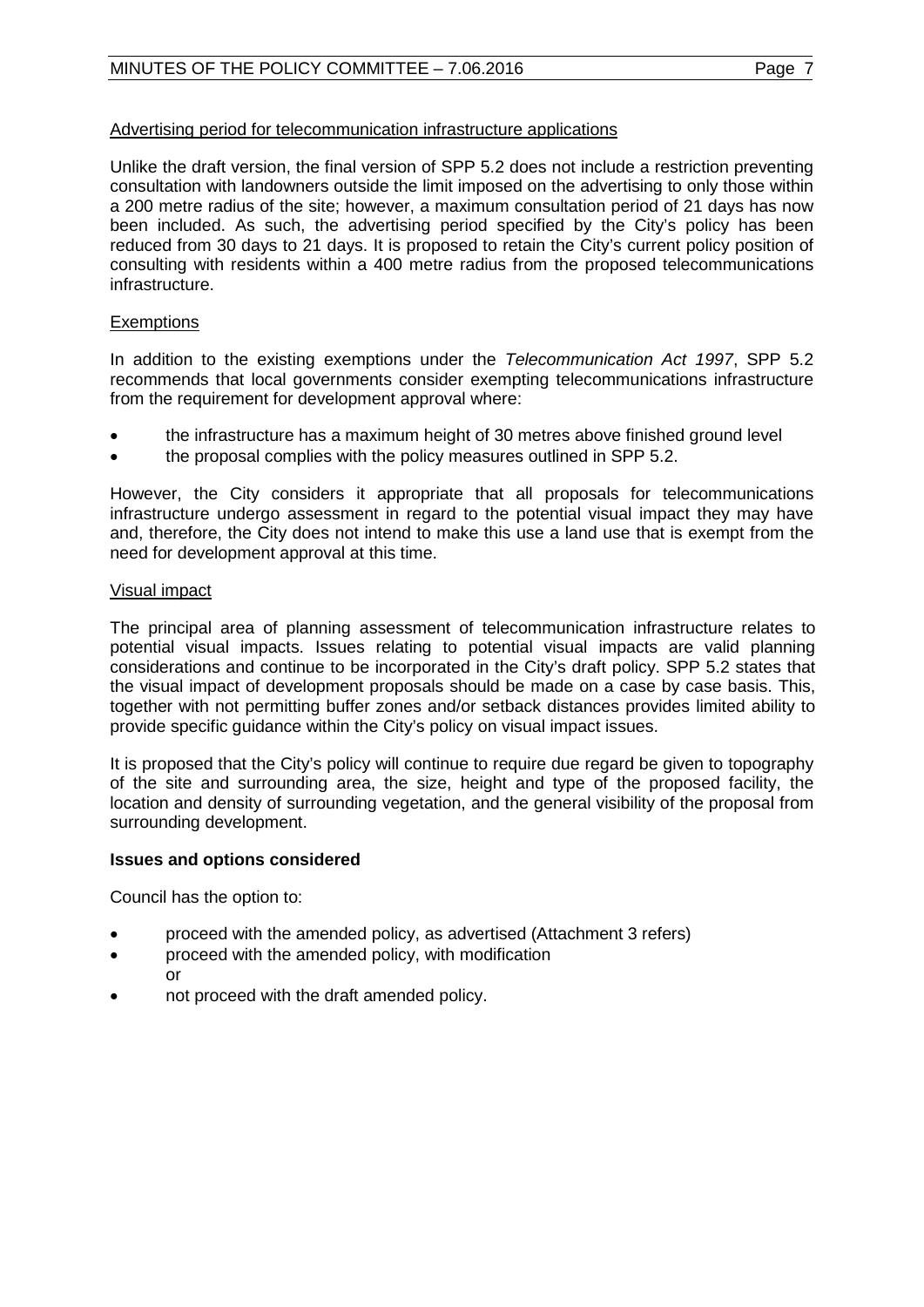#### **Legislation / Strategic Community Plan / policy implications**

| Legislation                     | Telecommunications Act 1997.<br>Telecommunications (Low-impact Facilities) Determination<br>Act 1997.<br>Planning and Development Act 2005.<br>City of Joondalup District Planning Scheme No. 2.<br>Planning and Development (Local Planning<br>Scheme)<br>Regulations 2015. |  |
|---------------------------------|------------------------------------------------------------------------------------------------------------------------------------------------------------------------------------------------------------------------------------------------------------------------------|--|
| <b>Strategic Community Plan</b> |                                                                                                                                                                                                                                                                              |  |
| <b>Key theme</b>                | <b>Quality Urban Environment.</b>                                                                                                                                                                                                                                            |  |
| <b>Objective</b>                | Quality built outcomes.                                                                                                                                                                                                                                                      |  |
| <b>Strategic initiative</b>     | Buildings and landscaping is suitable for the immediate<br>environment and reflect community values.                                                                                                                                                                         |  |
| <b>Key theme</b>                | Economic Prosperity, Vibrancy and Growth.                                                                                                                                                                                                                                    |  |
| <b>Objective</b>                | Business capacity.                                                                                                                                                                                                                                                           |  |
| <b>Strategic initiative</b>     | seek opportunities for<br>improving<br>local<br>Actively<br>communication network infrastructure.                                                                                                                                                                            |  |
| <b>Policy</b>                   | Installation of Telecommunications Facilities Policy.                                                                                                                                                                                                                        |  |

#### **Risk management considerations**

Given that the provisions of SPP 5.2 will prevail over non-aligned local planning policies, there is an onus on the City to ensure that its policy functions within the policy framework and intent of SPP 5.2. In instances where the policies are not aligned there is the risk that the State Administrative Tribunal (SAT) will not uphold decisions of Council based on the local planning policy in circumstances where the proposal would otherwise comply with SPP 5.2.

#### **Financial / budget implications**

The costs associated with advertising the policy was \$703.04, with the notice of any final adoption estimated to be approximately \$750.

Current financial year impact

| Account no.          | 3277                            |
|----------------------|---------------------------------|
| <b>Budget Item</b>   | Advertising - Public/Statutory. |
| <b>Budget amount</b> | \$15,000                        |
| Amount spent to date | \$9,781                         |
| <b>Proposed cost</b> | \$.<br>750                      |
| <b>Balance</b>       | 4,469<br>\$.                    |

All amounts quoted in this report are exclusive of GST.

#### **Regional significance**

Not applicable.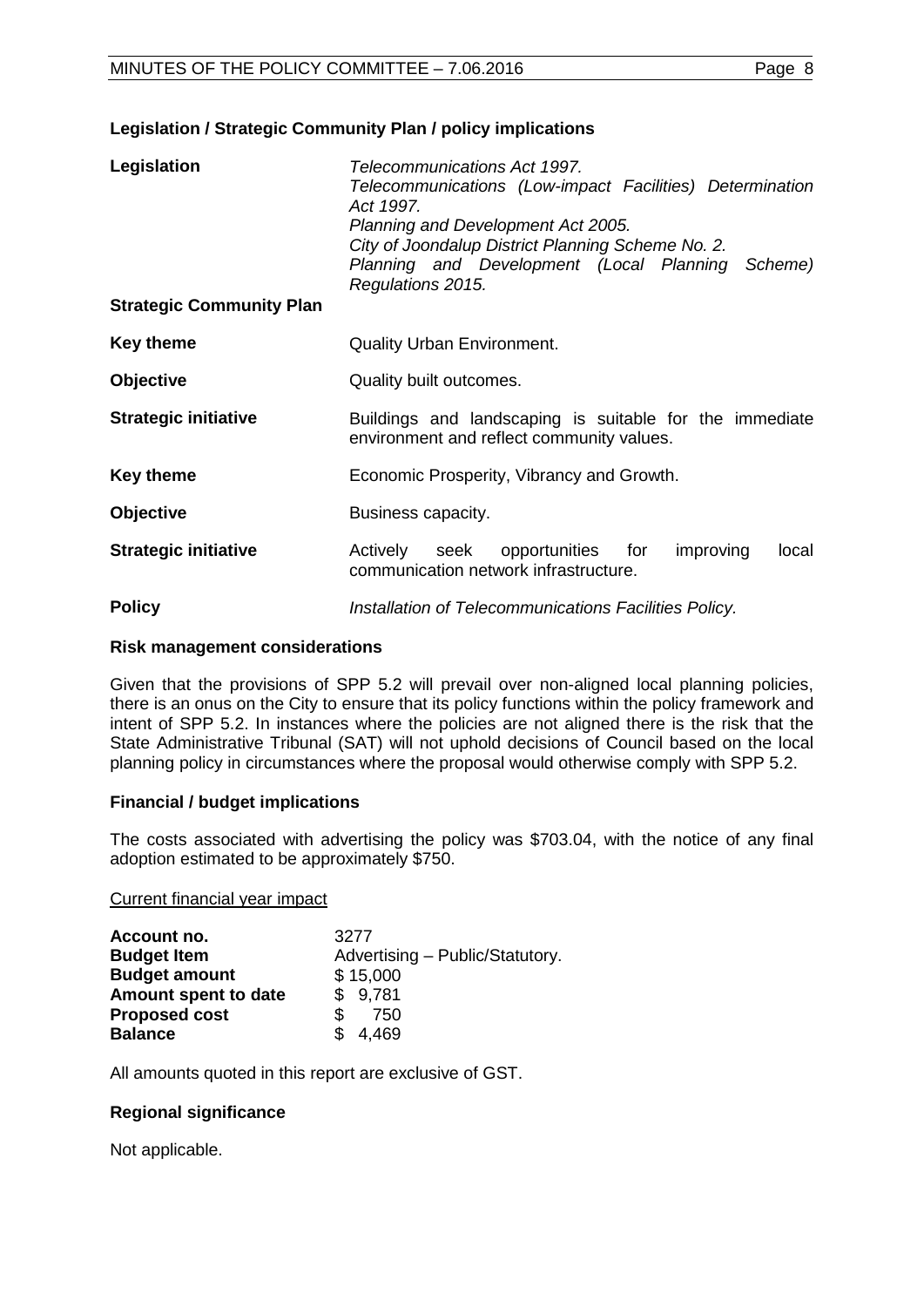#### **Sustainability implications**

One of the key strategic initiatives of the City's *Strategic Community Plan 2012 – 2022* is to actively seek opportunities for improving local communication network infrastructure. SPP 5.2 seeks to facilitate more cost-effective and timely planning, assessment and determination of proposals for telecommunications infrastructure across Western Australia. The challenge, however, is to balance this objective with the visual impact of telecommunication infrastructure on the public realm, adjoining landowners, surrounding residents and the community in general.

#### **Consultation**

The draft policy was advertised for public comment in the prescribed manner for a period of 21 days, closing on 24 March 2016, by way of:

- a notice published in the *Joondalup Weekender*
- a notice and documents being placed on the City's website.

No submissions were received.

#### **COMMENT**

The City's review of its current *Telecommunications Facilities Policy*, in line with SPP 5.2, was completed during the latter part of 2015 and the new amended draft policy document adopted by Council for the purposes of public consultation in December 2015. The public consultation process attracted no submissions.

Following public consultation and the absence of any submissions in response thereto it is not considered necessary to make any further modifications to the draft policy that was considered by Council on 15 December 2015. It is therefore recommended that the City's draft *Telecommunications Infrastructure Local Planning Policy*, as presented in December 2015 (CJ227-12/15 refers), be adopted as final.

As the draft document represents a review of the existing policy on telecommunications facilities there is no requirement that the current document entitled '*Installation of Telecommunications Facilities' Policy* be revoked.

#### **VOTING REQUIREMENTS**

Simple Majority.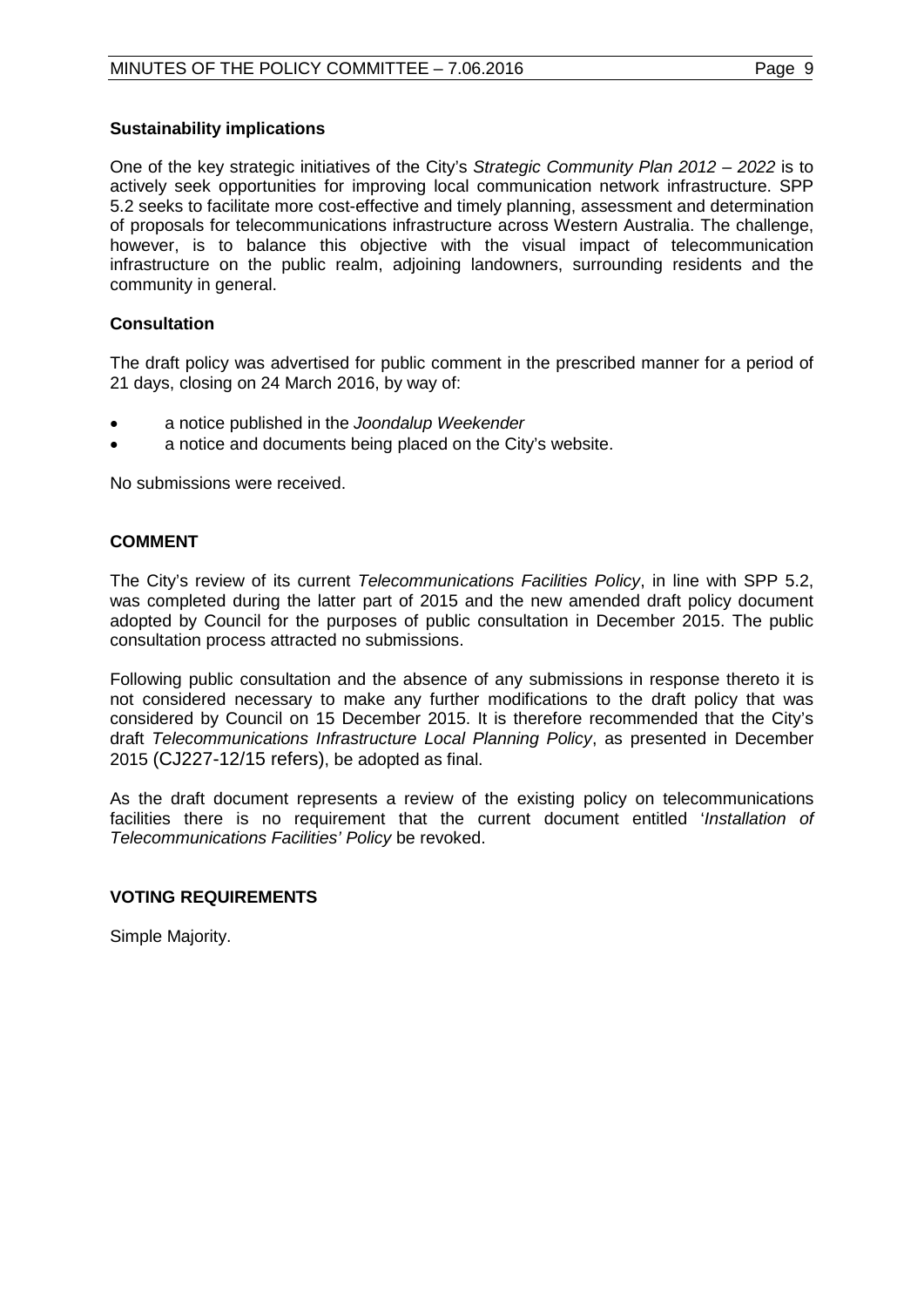**MOVED Cr Chester, SECONDED Cr Fishwick that Council in accordance with subclause 5(1) and 4(3)(b)(i) of Schedule 2 of the** *Planning and Development (Local Planning Schemes) Regulations 2015,* **PROCEEDS with the** *Telecommunications Infrastructure Local Planning Policy,* **without modification, as included in Attachment 4 to this Report.** 

#### **The Motion was Put and CARRIED (5/0)**

**In favour of the Motion:** Cr Gobbert, Mayor Pickard, Crs Chester, Fishwick and Hollywood.

*Appendix 1 refers*

*[To access this attachment on electronic document, click here:](http://www.joondalup.wa.gov.au/files/committees/POLI/2016/Attach1agnPOLICY070616.pdf) Attach1agnPOLICY070616.pdf*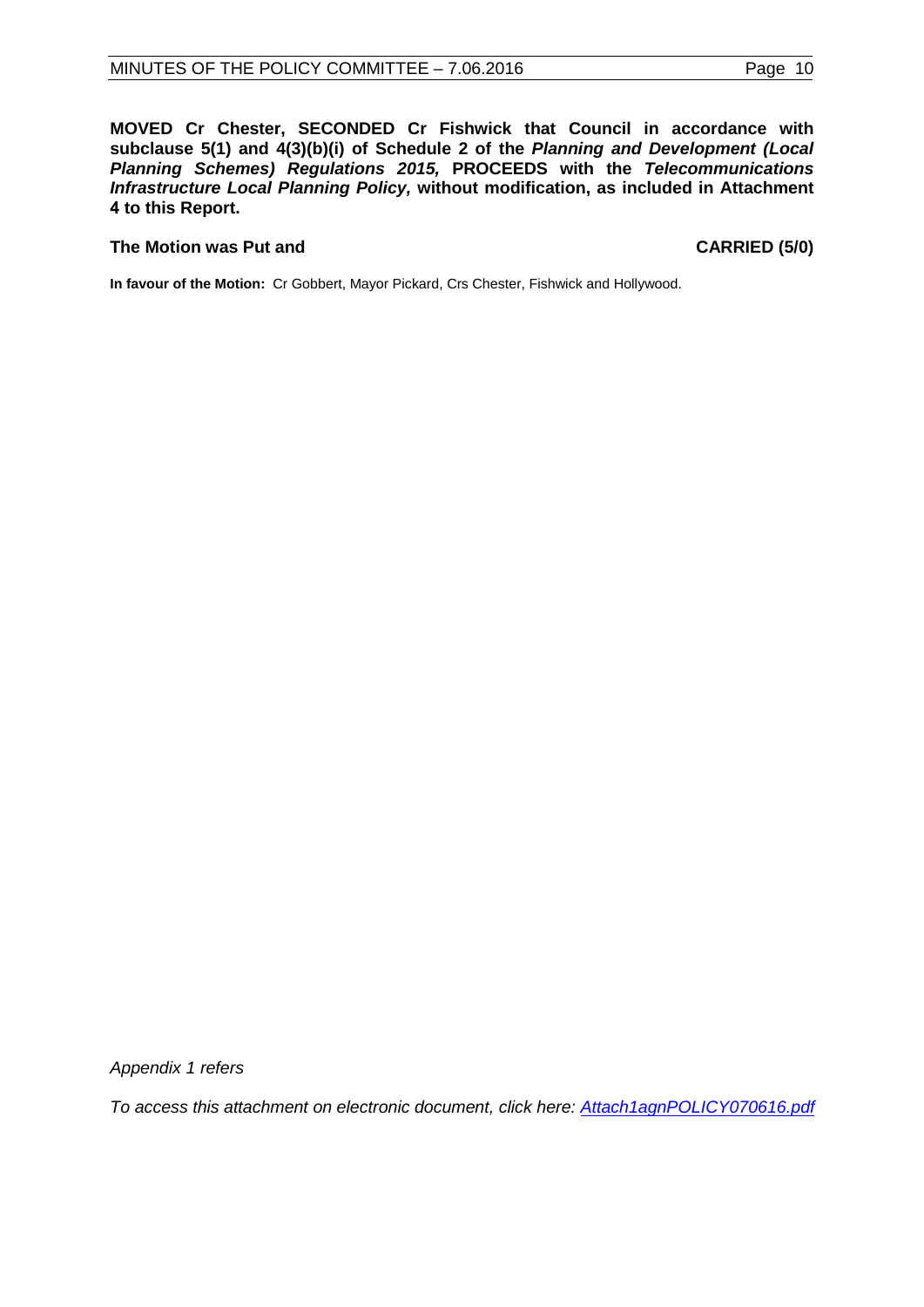# <span id="page-10-0"></span>**ITEM 2 WASTE MANAGEMENT POLICY – REVOCATION**

| <b>WARD:</b>                           | All                                                                                    |  |
|----------------------------------------|----------------------------------------------------------------------------------------|--|
| <b>RESPONSIBLE</b><br><b>DIRECTOR:</b> | Mr Jamie Parry<br>Governance and Strategy                                              |  |
| <b>FILE NUMBER:</b>                    | 16285, 101515                                                                          |  |
| <b>ATTACHMENTS:</b>                    | <b>Waste Management Policy</b><br>Attachment 1                                         |  |
| <b>AUTHORITY / DISCRETION</b>          | Legislative $-$ includes the adoption of local laws, planning<br>schemes and policies. |  |

#### **PURPOSE**

For Council to revoke the City's current *Waste Management Policy*.

# **EXECUTIVE SUMMARY**

At its meeting held on 22 June 1999 (CJ213-06/99 refers), Council adopted the City's *Waste Management Policy*, which highlighted the City's commitment to developing a comprehensive waste management strategy and providing an overview of current local waste disposal services. There have been only minor amendments made to the policy since its introduction in 1999.

As part of the ongoing review of the City's Policy Manual, the *Waste Management Policy* has been identified for revocation due to its operational content and inconsistency with the *Waste Management Plan 2016-2021* adopted by Council at its meeting held on 16 February 2016 (CJ024-02/16 refers). Information contained within the current policy pertaining to service levels is also considered more appropriate for access by the community on the City's website, rather than through a policy instrument.

It is therefore recommended that Council agrees to revoke the *Waste Management Policy*, as shown in Attachment 1 of this Report.

#### **BACKGROUND**

Following the split between the Cities of Wanneroo and Joondalup, the City adopted a *Waste Management Policy* at its meeting held on 22 June 1999 (CJ213-06/99 refers), which replaced the former City of Wanneroo's policies on waste management. In June 2000 (CJ148-06/00 refers), the *Waste Management Policy* was amended to reflect Council's role in setting service levels for waste collections and to update the process for retrieving lost green waste disposal vouchers.

In October 2003 (CJ253-11/03 refers), the policy was amended again to remove references to the promotion and marketing of compost bins and worm farms, due to its operational nature.

The policy has remained unchanged since 2003.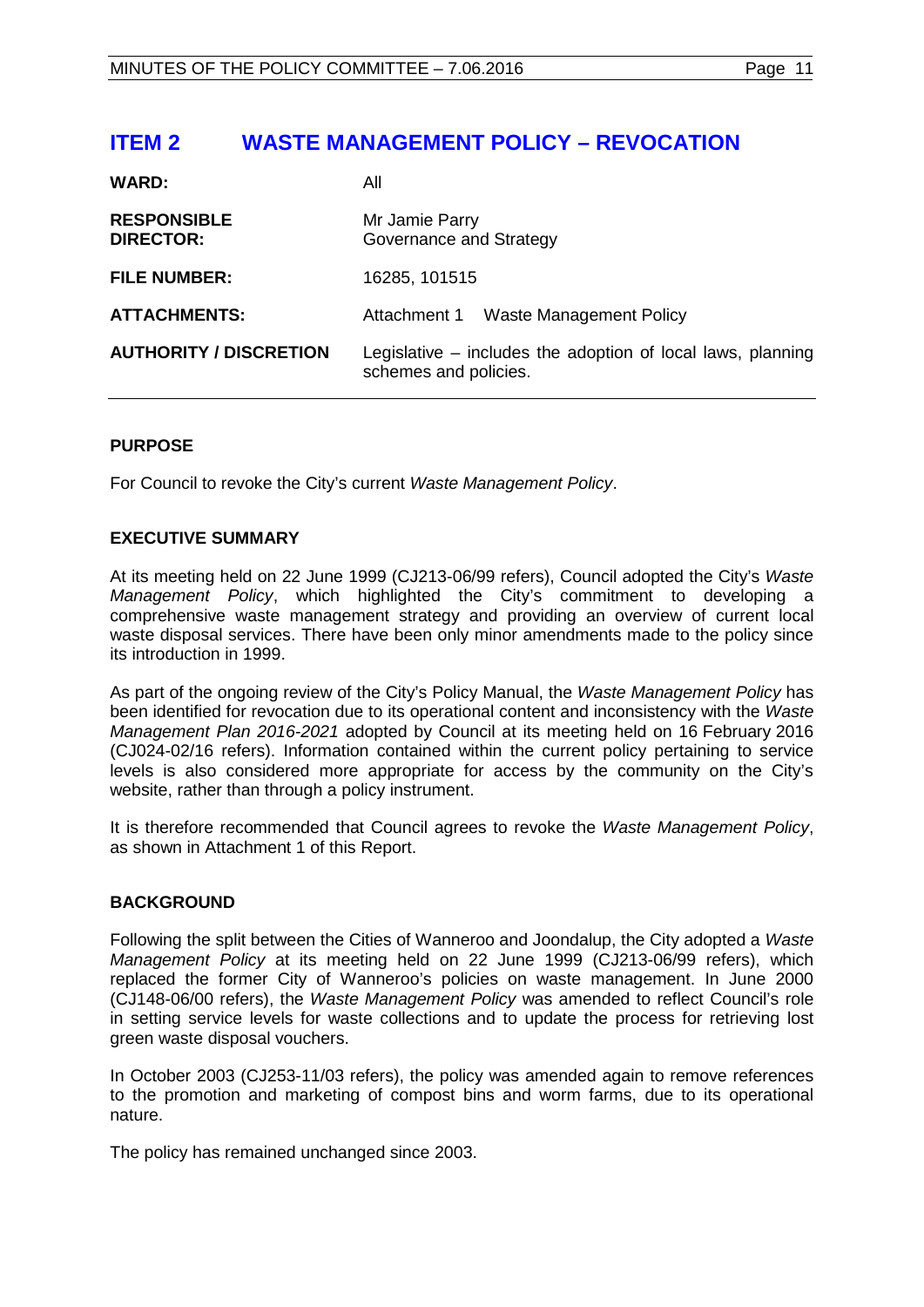# **DETAILS**

Since the *Waste Management Policy's* last review date in 2003, the Western Australian State Government introduced the *Waste Avoidance and Resource Recovery Act 2007* (WARR Act), requiring all local governments to develop *Strategic Waste Minimisation Plans*.

The City's newly adopted *Waste Management Plan 2016-2021* (CJ024-02/16 refers)*,* fulfils the requirements of the WARR Act by providing strategic direction for the City to meet State Government imposed targets for waste reduction and diversion from landfill. The development and review of this plan is now imbedded within City processes and as such, a policy statement to commit the City to its development is not required.

Furthermore, the operational content contained within the *Waste Management Policy* is currently available on the City's website with more up-to-date information on waste disposal services and education programs available to the community.

Due to the out-dated information contained within the policy, its operational content and inconsistency with the City's current *Waste Management Plan 2016-2021*, it is recommended that the *Waste Management Policy* is revoked by Council.

#### **Issues and options considered**

Council has the option to:

- revoke the *Waste Management Policy* (Option 1), as shown in Attachment 1
- modify the *Waste Management Policy* (Option 2) or
- retain the *Waste Management Policy* in its current format (Option 3).

It is recommended that option 1 be adopted.

#### **Legislation / Strategic Community Plan / policy implications**

| Legislation                     | Waste Avoidance and Resource Recovery 2007.                                                                                    |  |  |
|---------------------------------|--------------------------------------------------------------------------------------------------------------------------------|--|--|
| <b>Strategic Community Plan</b> |                                                                                                                                |  |  |
| <b>Key theme</b>                | The Natural Environment.                                                                                                       |  |  |
| <b>Objective</b>                | Environmental resilience.                                                                                                      |  |  |
| <b>Strategic Initiative</b>     | Demonstrate current best practice in environmental<br>management for local water, waste, biodiversity and energy<br>resources. |  |  |
| <b>Policy</b>                   | Waste Management Policy.                                                                                                       |  |  |

#### **Risk Management considerations**

In order to remain transparent and to facilitate appropriate decision-making processes, it is imperative that policies reflect the current positions of Council and work practices at the City. If not effectively maintained, there are risks associated with potentially misleading the community through publicly available, unreviewed policies.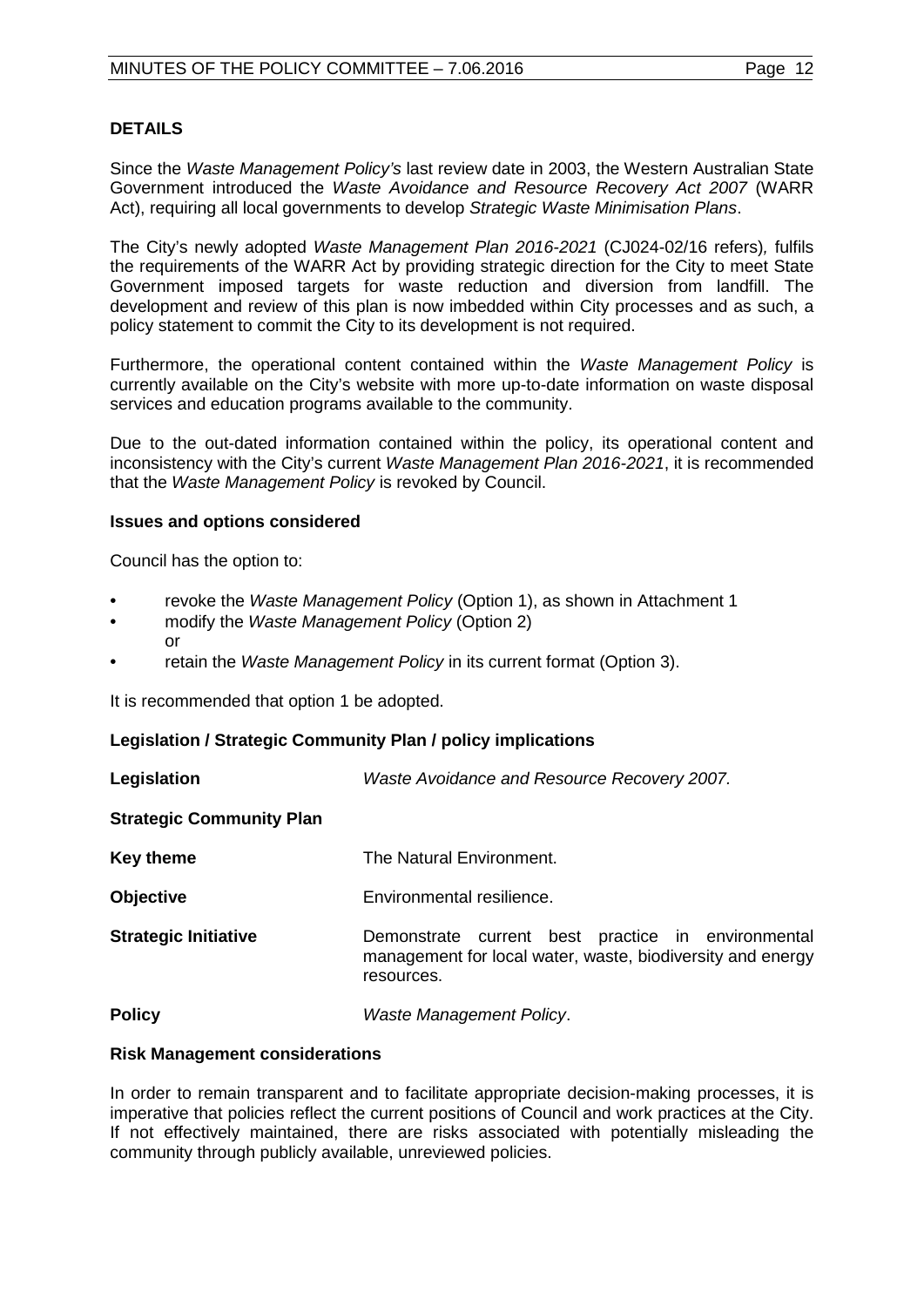# **Financial/Budget Implications**

Not applicable.

#### **Regional Significance**

Waste management services are delivered on a regional basis through the City's involvement in the Mindarie Regional Council. Revoking the City's *Waste Management Policy* will have no impact on this regional partnership, due to its operational content.

#### **Sustainability implications**

The City is committed to the sustainable provision of waste management services through its *Waste Management Plan 2016-2021*.

#### **Consultation**

Not applicable.

#### **COMMENT**

While there may be some benefits to retaining the current *Waste Management Policy* to demonstrate the City's ongoing commitment to the provision of waste disposal services; the City's website and *Waste Management Plan 2016-2021* are considered better mechanisms for achieving this.

The *Policy Manual* is an unlikely resource from which the community would seek out information on service levels. The City's website already outlines how waste is collected regularly from households, specifies the correct way to dispose of waste properly, as well as educating and informing the community of ways to better manage the disposal of waste. The community is more likely to utilise the City's website and hardcopy information brochures as references for information than a City policy.

It is also standard practice for the City to revoke out-dated policies following the adoption of new strategic documents as these plans now provide strategic direction for the City, rather than a policy format.

#### **VOTING REQUIREMENTS**

Simple Majority.

#### **MOVED Cr Fishwick, SECONDED Cr Hollywood that Council REVOKES the** *Waste Management Policy,* **as shown in Attachment 1 of this Report.**

#### **The Motion was Put and CARRIED (5/0)**

**In favour of the Motion:** Cr Gobbert, Mayor Pickard, Crs Chester, Fishwick and Hollywood.

#### *Appendix 2 refers*

*[To access this attachment on electronic document, click here:](http://www.joondalup.wa.gov.au/files/committees/POLI/2016/Attach2agnPOLICY070616.pdf) Attach2agnPOLICY070616.pdf*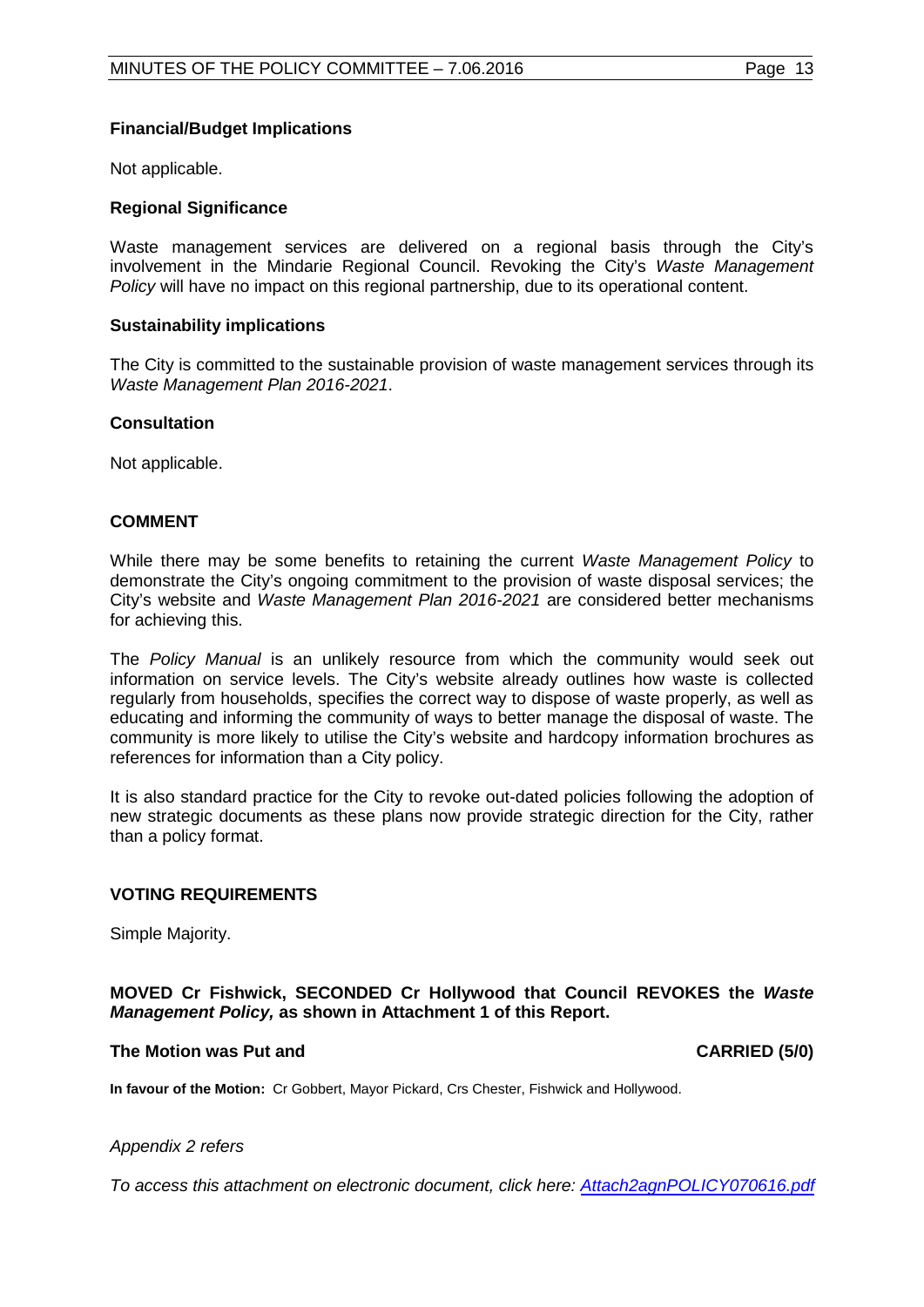<span id="page-13-0"></span>

| <b>ITEM3</b>                          | <b>VISUAL</b><br><b>EVALUATION</b> | <b>ARTS</b>                               | <b>COMMISSIONING</b>                                                                                                                                                        | <b>PROGRAM</b> |
|---------------------------------------|------------------------------------|-------------------------------------------|-----------------------------------------------------------------------------------------------------------------------------------------------------------------------------|----------------|
| <b>WARD</b>                           |                                    | All                                       |                                                                                                                                                                             |                |
| <b>RESPONSIBLE</b><br><b>DIRECTOR</b> |                                    | Mr Mike Tidy<br><b>Corporate Services</b> |                                                                                                                                                                             |                |
| <b>FILE NUMBER</b>                    |                                    | 103931, 101515                            |                                                                                                                                                                             |                |
| <b>ATTACHMENT</b>                     |                                    | Attachment 1<br><b>Attachment 2</b>       | Images of commissioned artworks<br>Illustration of recommended option for<br>residency / commission cycle                                                                   |                |
| <b>AUTHORITY / DISCRETION</b>         |                                    | amending budgets.                         | Executive - The substantial direction setting and oversight<br>role of Council, such as adopting plans and reports,<br>accepting tenders, directing operations, setting and |                |

#### **PURPOSE**

For Council to consider an evaluation of the Visual Art Commissioning Program and options for the program from 2017 onwards.

### **EXECUTIVE SUMMARY**

The Visual Art Commissioning Program provides the City with a unique opportunity to commission and acquire artworks at the discretion of the City from high profile Western Australian, national and international artists.

At its meeting held on 19 April 2011 (CJ064-04/11 refers), Council agreed to establish an annual Visual Art Commissioning Program designed to commission artists to develop an artwork documenting and capturing the iconic landmarks and people who represent the City of Joondalup to be acquired for the City's Art collection. The value of this commission is \$15,000 per annum.

In 2012, the inaugural commission was awarded to Western Australian artist Tony Windberg who created a mixed-media artwork entitled *Meeting Points*. The second commission in 2013 was awarded to Western Australian artist Lindsay Harris who created a painting entitled, *Woolagut Koorling, Yey Kwodjungut Koorling (Long ago behind going, Today in front going)*.

At its meeting held on 19 February 2013 (CJ021-02/13 refers), Council endorsed changes to the Visual Arts Commissioning Program and approved the option to invite an international or national artist to undertake the commission through an artist residency over a two year period to the value of \$30,000.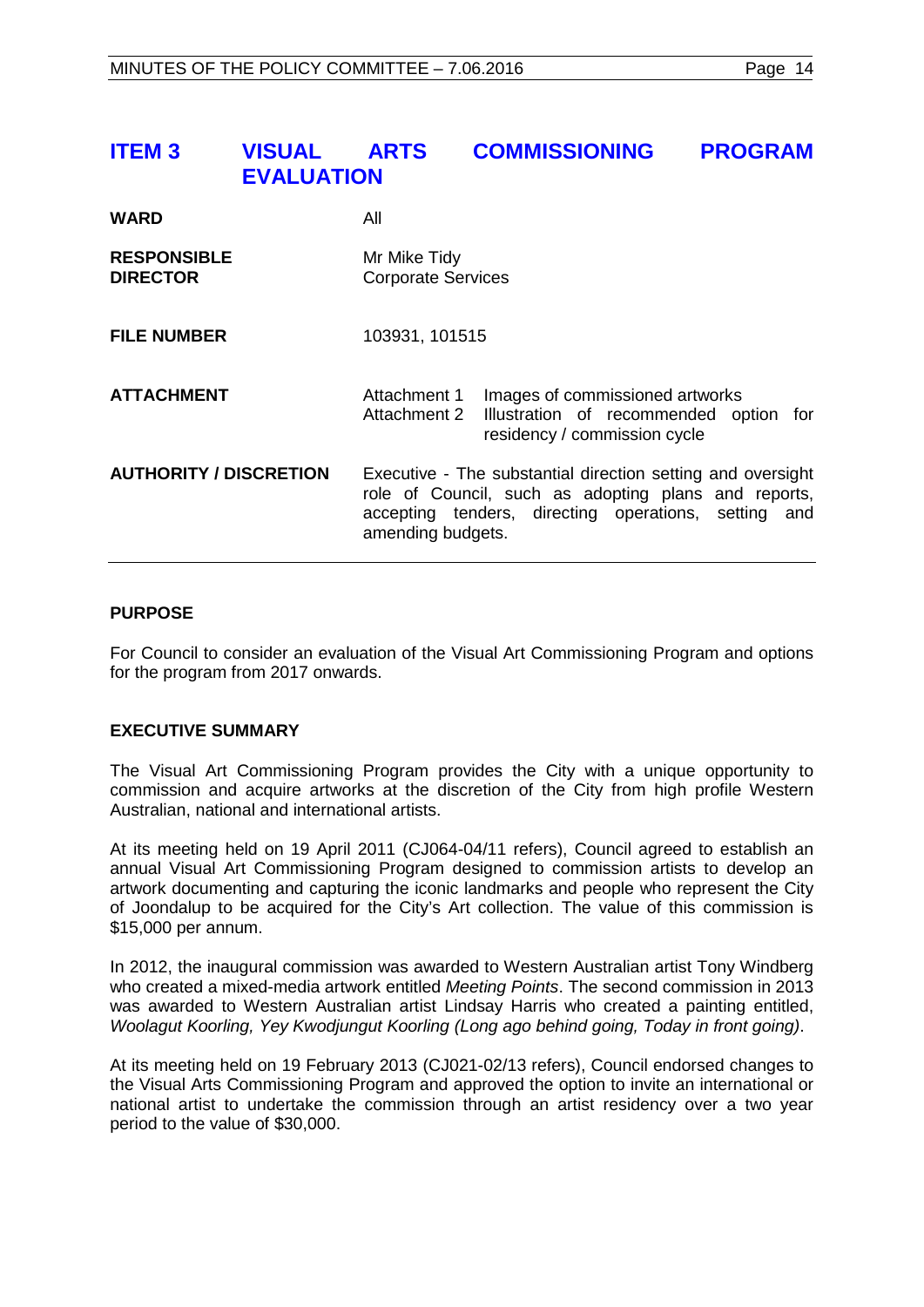At its meeting held on 16 October 2014 (Item 2 refers), the former Art Collection and Advisory Committee (ACAC) selected artist, Brandon Ballengée from New York, United States of America. Ballengée undertook a six week artist residency from September to October 2015. Ballengée has prepared an artwork commission set for installation in late October 2016 entitled *Emperor Gum Moth*. The proposed artwork is a 2.6 metres high public artwork sculpture.

It is recommended the Visual Art Commissioning Program continues by alternating between an annual artwork commission from a high profile Western Australian artist in one year and an artist residency comprised of two parts, a residency and commission, taking place over the following two years and that Council agrees to list \$15,000 per annum going forward to fund the program.

# **BACKGROUND**

At its meeting held on 19 April 2011 (CJ064-04/11 refers), Council agreed to establish an Annual Visual Art Commissioning Program designed to commission artists to create artworks that document and capture the iconic landmarks and people who represent the City of Joondalup to be acquired for the City's Art Collection. The City agreed to allocate \$15,000 per annum for the program. The intent of this decision was to allow Council some direct influence over the art to be included as part of its art collection.

#### Visual Art Commissioning projects

The inaugural commission in 2011 was awarded to Western Australian artist Tony Windberg who created a mixed-media artwork entitled *Meeting Points*. As part of the commission the artist explored the City of Joondalup's natural and urban environment with a focus on Lake Joondalup and areas of remnant bushland. Windberg used separate panels, alternate approaches and multiple materials (both organic and synthetic) to depict iconic landmarks within the City of Joondalup.

The second commission was awarded to Western Australian artist Lindsay Harris who created a large painting entitled, *Woolagut Koorling, Yey Kwodjungut Koorling (Long ago behind going, Today in front going*). Harris's artwork represents Lake Joondalup and the ancient walking tracks of the Noongar people who have lived, breathed and walked through this region over millennia. This is interwoven with the roads and passageways of modern Joondalup, such as the railway line.

Images of the commissioned artworks are provided. (Attachment 1 refers).

#### Artist Residency - 2015-16

At its meeting held on 19 February 2013 (CJ021-02/13 refers), Council endorsed the completion of the City of Joondalup's artwork commission over a two year period to the value of \$30,000 with an option to invite an international or national artist to undertake the commission through an arts residency to encourage a greater level of engagement by the artist with the place, people, culture and history of Joondalup.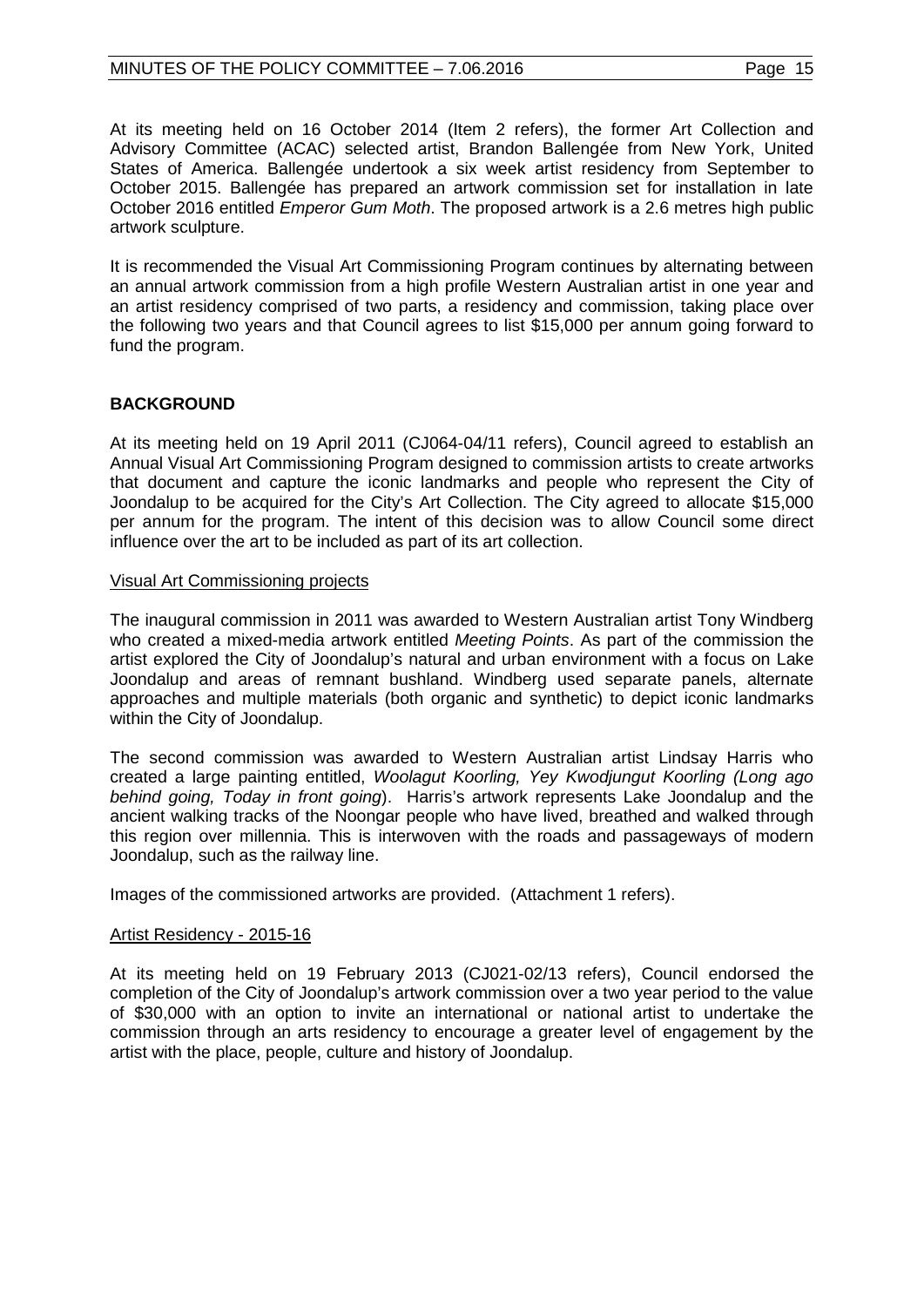At its meeting held on 19 February 2013 (CJ021-02/13 refers) Council resolved that it:

- *"1 ENDORSES the completion of the artwork commission over a two year period to the value of \$30,000;*
- *2 AGREES to invite an international or national artist to undertake an arts residency in the City of Joondalup, developing an artwork commission that documents and captures the iconic landmarks and people who represent the City of Joondalup;*
- *3 that the arts residency detailed in Part 2 above be completed by 2014-15."*

In October 2014, Council agreed to engage Brandon Ballengée as the inaugural artist to undertake a residency program at the City of Joondalup. Ballengée is a visual artist, biologist and environmental activist. His practice is centred on educating communities across the world about various ecological issues and he combines his scientific and artistic expertise to communicate his message.

The artist residency was divided in two parts, the residency, which took place over six weeks between September and October 2015 and the commission, which results from this residency, scheduled for completion in October 2016.

Both the processes described have produced quality outputs. Commissioning an artist to create an original work is quicker and less costly than a residency, however, the process is less connected to community. Inviting an artist to participate in a residency offers greater engagement with the community but takes longer to effect and is more costly.

As a result of the Visual Arts Commission program completing a cycle of commissioning and a residency, a report was presented to the Policy Committee evaluating the program.

At its meeting held on 3 March 2016 the Policy Committee resolved as follows:

*"1 That the report on the Visual Art Commissioning Program Evaluation be REFERRED BACK to the Chief Executive Officer to determine additional costs and resource capacity to deliver a two year rolling implementation of the Artist in Residency and Visual Arts Commissioning Program."*

# **DETAILS**

#### **Issues and options considered**

Through information provided in this report, Council is asked to consider the Visual Arts Commissioning Program, and to assess the recommended option for the program following the 2015-16 artist residency and commission.

The timeframes of a Visual Arts commission and residency are explained below.

#### The Visual Arts Commissioning Program

Commissioning involves the contracting of an artist to create an original artwork for a particular purpose.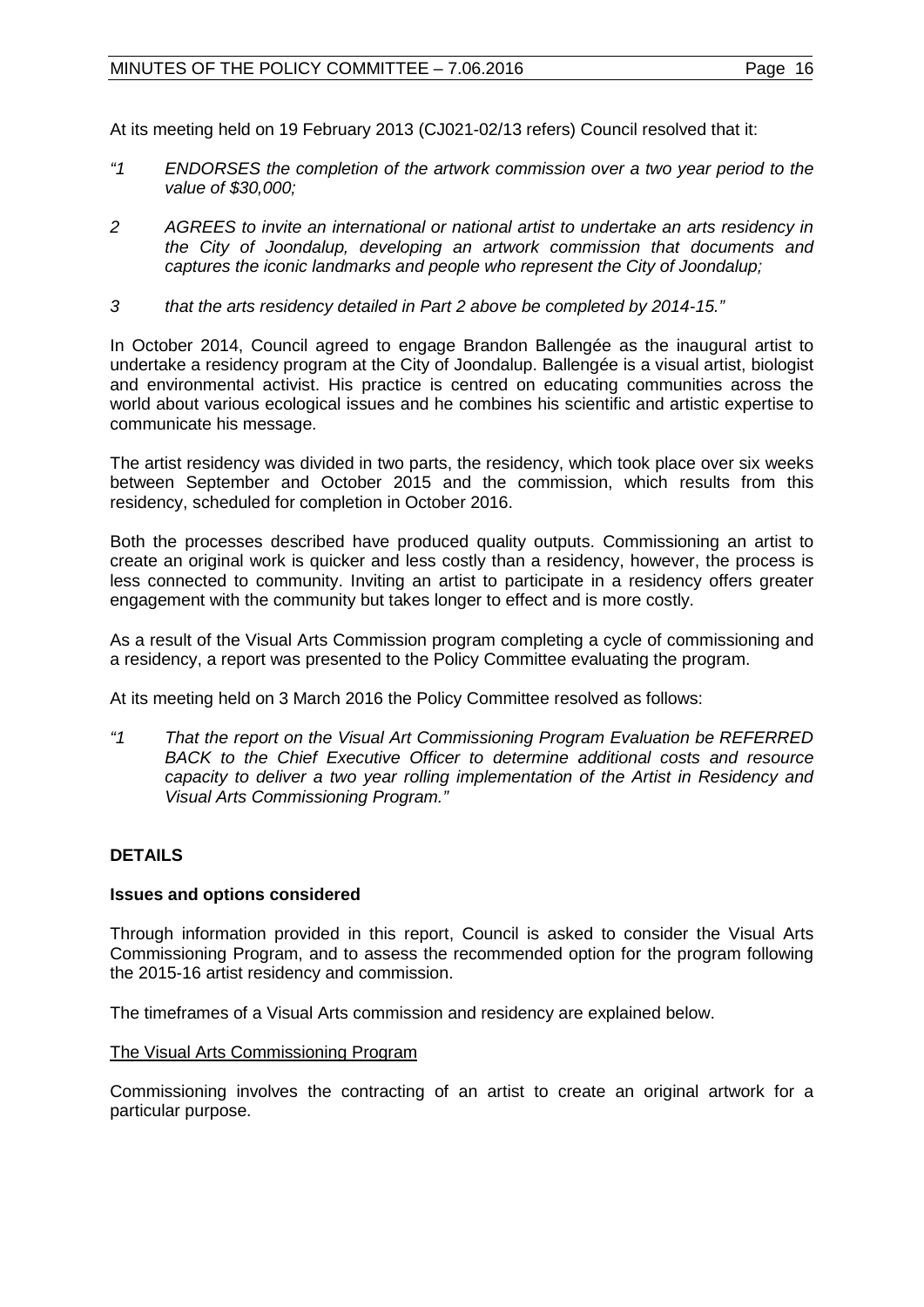The direct commissioning of artists is intended to ensure that high quality works featuring local themes, which are at the discretion of the City, are represented in the City's Art Collection. Commissioning allows the City to determine the overall content or theme of the artworks and allows the City to capture a site, person or theme of particular significance, which over time will provide an historical perspective of the City.

The Visual Art Commissioning program also provides the City with an opportunity to commission and acquire artworks at the City's discretion from high profile Western Australian artists through the annual artwork commission and from national or international artists through an artist residency.

A visual art commission project follows the City's Visual Art Commissioning process and involves two major stages: Research, proposal and approval components to select the artist; concept development, approval and fabrication components by the selected artist to produce the commissioned work. The minimum time required for optimum outcomes vary with the artist (and medium) selected but as a rule of thumb the process can be comfortably achieved within an 18 to 24 month cycle and with the first project stage taking place concurrently with other aspects of the visual arts program.

# Artist residency

An artist residency is an opportunity for an invited artist to spend time in a new location to research, reflect, produce artwork and engage with the local community allowing the community to view their local area through the objective perspective of a visiting professional artist.

An artist residency project consists of three major stages, these are:

- *Stage One Planning Stage:* Research of artists, proposing of artists, seeking approval from the Policy Committee to select the final artist.
- *Stage Two Residency Stage*: Contracting the artist (including establishing availability), planning a public program, hosting the artist for the residency period of between four and six weeks.
- *Stage Three Commission Stage*: Using research from the residency period, the artist develops and proposes a concept for an artwork, and once approved creates the artwork and delivers it to the City.

The minimum time required for optimum outcomes vary with the artist (and medium) selected but as a rule of thumb the process can be comfortably achieved within a thirty month cycle and with the first project stage taking place concurrently with other aspects of the visual arts program.

A number of options were considered for managing the Visual Arts Commissioning Program from 2017 onwards.

#### Option 1: Maintain the current cycle

The current pattern involves the following events over a four year cycle with three artwork commissions resulting:

- Visual Art Commission (Year 1 Research for artist undertaken previous year).
- Visual Art Commission (Year 2 Research undertaken for forthcoming artist residency).
- National/International Artist Residency (Year 3).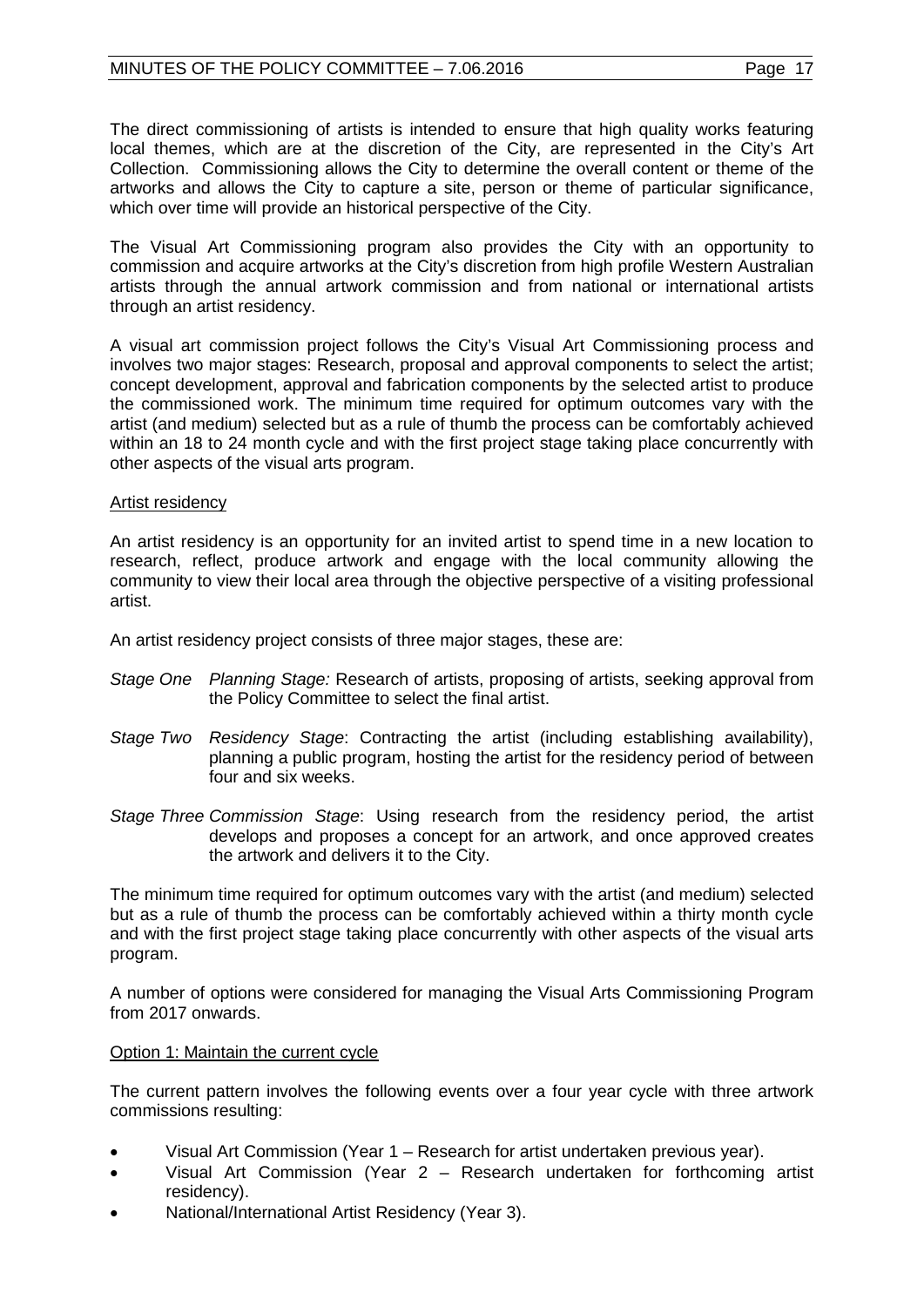• National/International Artist Residency Commission (Year 4 – Research undertaken following commissioning).

# Option 2: Alternate an artist residency and a visual art commission

This pattern involves the following events over a three year cycle with two artwork commissions resulting:

- Visual Art Commission (Year 1 Research undertaken previous year; research undertaken for forthcoming artist residency).
- National/International Artist Residency (Year 2).
- National/International Artist Residency Commission (Year 3 Research for forthcoming artist for visual art commissioning).

This option would amend the Visual Art Commissioning Program to alternate between a visual art commission in one year, an artist residency the following year, and a commissioned work that comes from the residency in the year after that, within an allocated budget of \$15,000 each year. (Attachment 2 refers).

#### Option 3: Commission a work each year with the artist residency and commission happening in the same year

This pattern involves the following events over a two year cycle with two artwork commissions resulting:

- Visual Art Commission (Year 1 Research undertaken for forthcoming artist residency).
- National/International Artist Residency Commission (Year 2 Research for forthcoming artist for visual art commissioning).

#### Option 4: Commission a work each year, with a visual art commission and the residency component occurring same year

- Visual Art Commission (Year 1 Research undertaken previous year research undertaken for following visual art commission and proposed artist residency).
- Visual Art Commission and Artist Residency (Year 2).
- Artist Residency, and Visual Art Commissioning (Year 3 Research undertaken for following visual art commission).

This pattern invites a commissioning of art every year over a three year cycle.

#### Current Visual Arts Program and resources

The City's Visual Arts team comprises one full-time employee, being a Visual Arts Officer (38 hours per week full time), one Curator (23 hours per week part time) and one Administration Officer (16 hours per week part time). With these allocated resources, the team delivers the following programs over a 12 month period:

- Commission and installation of works for the City's two Inside-Out Billboards.
- Coordination and curation of the City's two art awards, the Community Invitation Art Award and Community Art Exhibition.
- Commission and installation of three murals, one of which involves extensive engagement with the participating school as part of the Schools Connections Program.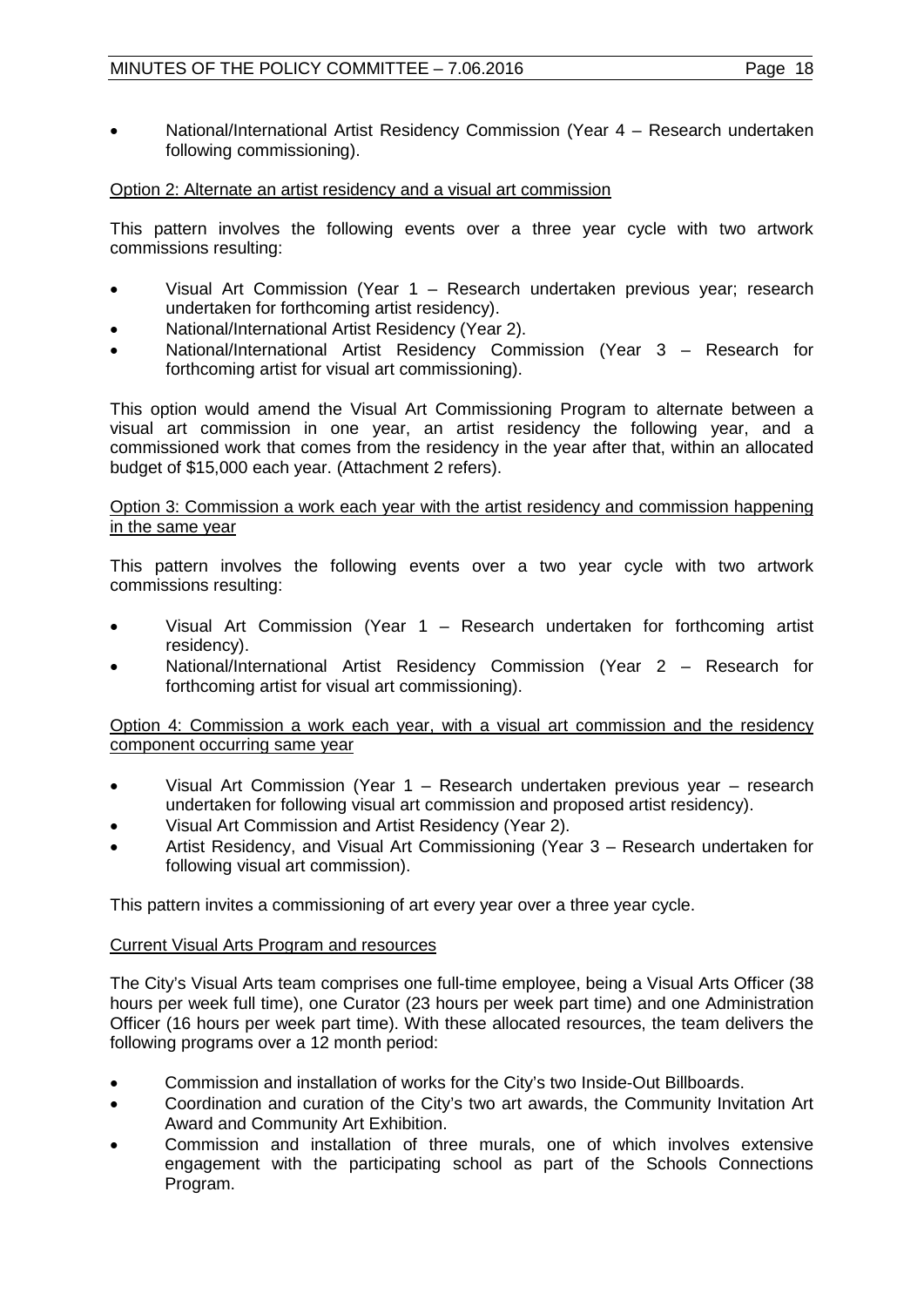- Curate and manage the City's Art Collection, including triennial evaluations, annual acquisitions, annual repairs and maintenance and updating the City's online catalogue.
- Provide professional advice for the programming of the City's annual NAIDOC celebrations, including curating an Aboriginal art exhibition.
- Commission and manage Public Art projects including those associated with the commissioning of new city facilities within the Per Cent for Art Scheme (Bramston Park Sporting and Community Facility, for example).
- Manage the City's current Visual Arts Commissioning Program, including the Artist in Residence Program.

# **Legislation / Strategic Community Plan / policy implications**

| Legislation                     | Not applicable.                                                                                  |  |
|---------------------------------|--------------------------------------------------------------------------------------------------|--|
| <b>Strategic Community Plan</b> |                                                                                                  |  |
| <b>Key theme</b>                | Community Wellbeing.                                                                             |  |
| <b>Objective</b>                | Cultural development.                                                                            |  |
| <b>Strategic initiative</b>     | Invest in publicly accessible visual art that will present a<br>culturally enriched environment. |  |
| <b>Policy</b>                   | Not applicable.                                                                                  |  |

# **Risk management considerations**

Not applicable.

# **Financial / budget implications**

Since the commencement of the program the following budget allowances have been made:

- 2014-15 Artist Residency \$30,000 (continuing into 2015-16)
- 2013-14 \$15,000 Artwork commission
- 2012-13 \$15,000 Artwork commission.

#### **Regional significance**

The City's art collection, including its public art, archives and memorabilia, plays an important part in shaping and developing a sense of community. The on-going provision of an accessible and high calibre art collection is integral to the cultural development and vibrancy of the City of Joondalup region and to best practice standards for the development of the visual arts in local government.

#### **Sustainability implications**

Art strengthens the public realm (environment) by creating points of interest, animating spaces and providing beauty, character and colour to places. Art provides a catalyst for public discussion about current social, economic and environmental issues. Art is a driver for cultural tourism.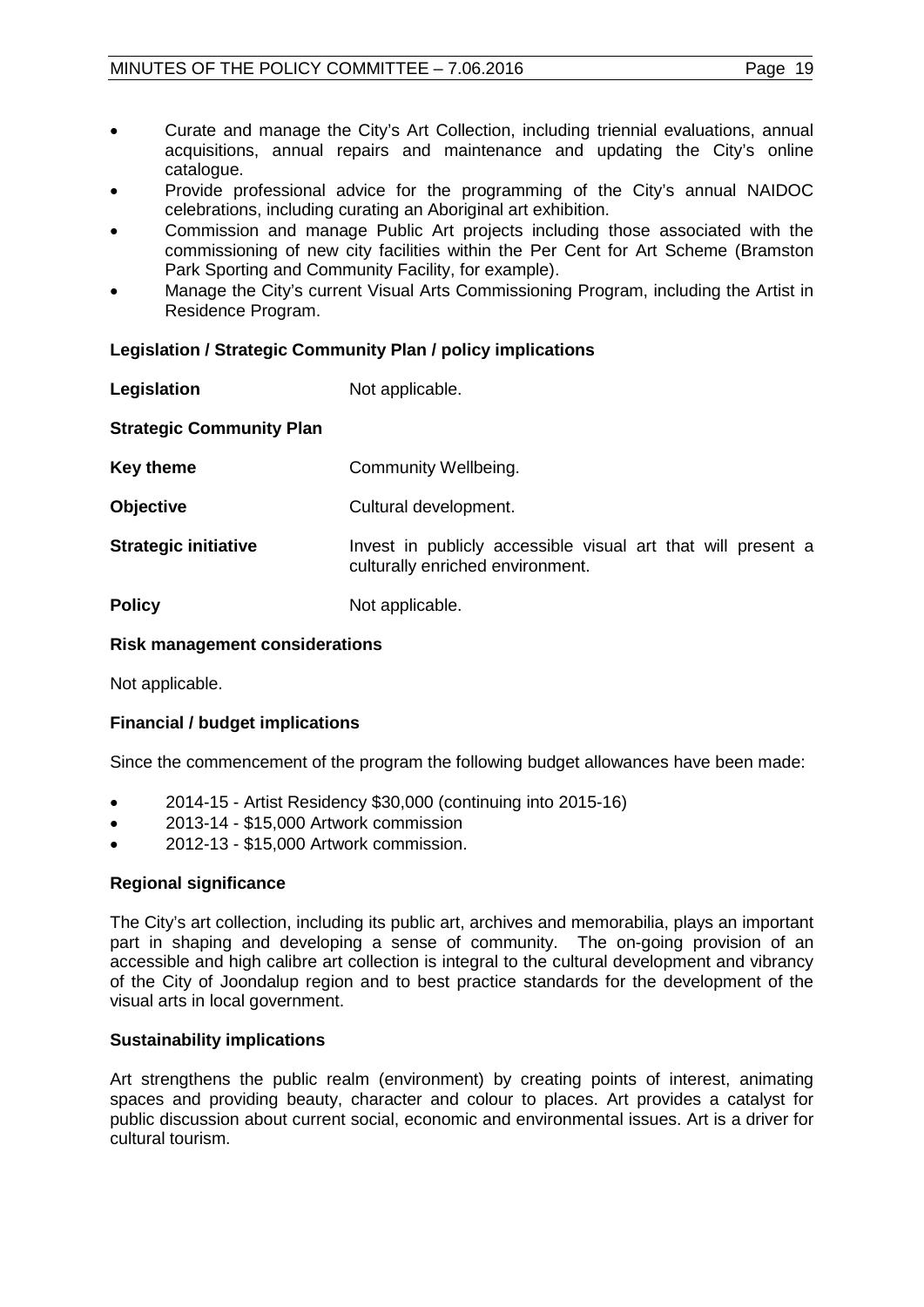# **Consultation**

Not applicable.

# **COMMENT**

The decision of the Policy Committee on 3 March 2016, was to determine additional costs and resource capacity to deliver a two year rolling program, specifically in line with an artwork being commissioned each financial year (Option 3 or 4).

The City's current human resources will not facilitate the ability to achieve a rolling program within such a tight timeframe. The ability to achieve this does not revolve solely around resource (human or financial) but often mitigating factors that may complicate/delay the timeframe, such as:

- the recommendation on a preferred artist or the artist's concept to the CEO and/or the Council may not be endorsed
- there may be complications in contract negotiations, booking flights, accommodation, visas and the like
- the type of medium the selected artist works or may choose to work in may delay the finalisation of the commissioning, for example, the time taken to deliver an oil based landscape painting, versus a large scale steel fabricated public artwork cannot be achieved within the same time period
- the allocation of funds for the commissioning of the art may not be sufficient, therefore, consideration would need to be made on allocating additional funds to finalise the commission
- the selected artist may not be available with the timeframe set by the Council.

The Visual Art Commissioning Program is part of the City's Visual Arts Program and provides a unique opportunity to specifically commission and acquire artworks at the discretion of the City from high profile Western Australian, national and international artists through an artist residency.

The City currently has detailed process maps that relate to levels of sign-off and consultation on projects to maximise quality outcomes and ensure that members of the Policy Committee are properly and regularly consulted during the process of artist selection, concept response, final concept. In and of themselves these processes require time in both preparation and consideration that would mitigate against telescoping the process as outlined in Option 3.

It is recommended the Visual Art Commissioning Program continues by alternating between an annual artwork commission from a high profile Western Australian artist in one year and an Artist Residency comprised of two parts, a residency and commission, taking place over the following two years, as per Option 2 detailed within this Report.

#### **VOTING REQUIREMENTS**

Simple Majority.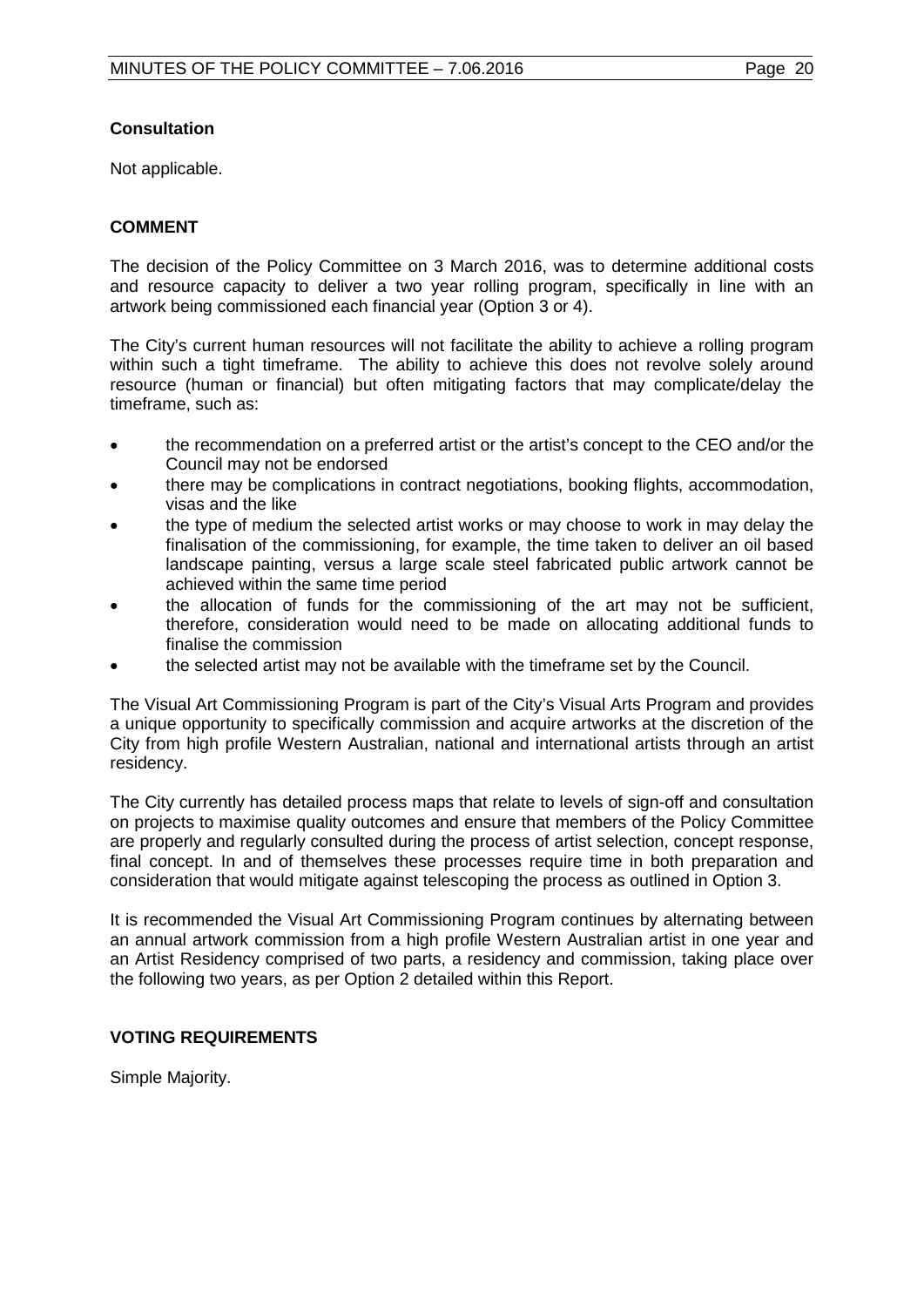- **1 NOTES the evaluation information provided for the Visual Art Commissioning program;**
- **2 APPROVES alternating between an annual artwork commission from a high profile Western Australian artist in one year and an artist residency comprised of two parts, a Residency and Commission, taking place over the following two years, as per Option 2 detailed within this Report;**
- **3 AGREES to list \$15,000 each year going forward to fund the program.**

#### **The Motion was Put and CARRIED (5/0)**

**In favour of the Motion:** Cr Gobbert, Mayor Pickard, Crs Chester, Fishwick and Hollywood.

*The Manager Leisure and Cultural Services left the room at 6.07pm.*

*Appendix 3 refers*

*To access [this attachment on electronic document, click here:](http://www.joondalup.wa.gov.au/files/committees/POLI/2016/Attach3agnPOLICY070616.pdf) Attach3agnPOLICY070616.pdf*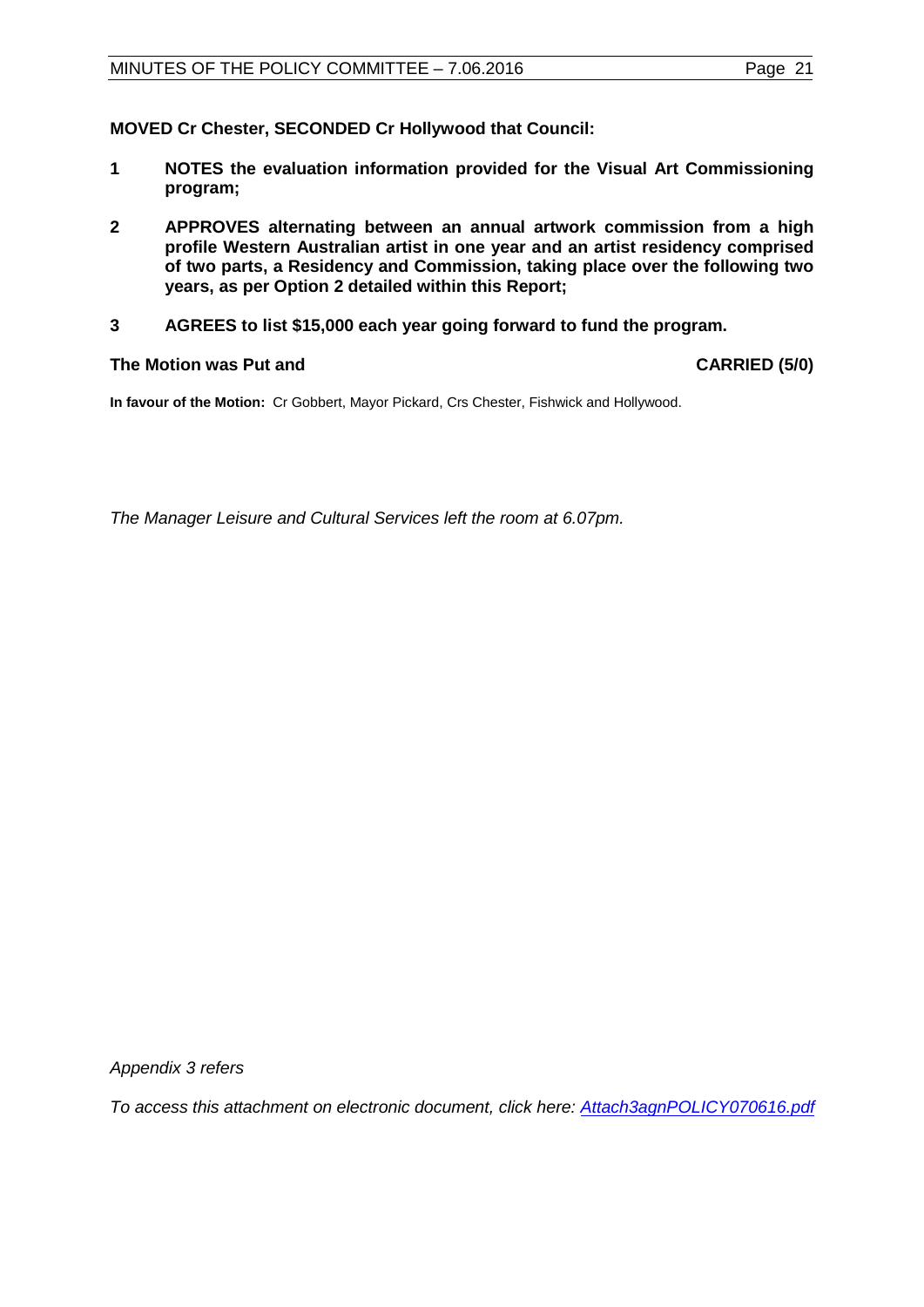# <span id="page-21-0"></span>**ITEM 4 REVIEW OF MEMORIALS IN PUBLIC RESERVES POLICY**

| <b>WARD</b>                           | All                                                                                                                                                                                              |                                                                |
|---------------------------------------|--------------------------------------------------------------------------------------------------------------------------------------------------------------------------------------------------|----------------------------------------------------------------|
| <b>RESPONSIBLE</b><br><b>DIRECTOR</b> | Mr Nico Claassen<br>Infrastructure Services                                                                                                                                                      |                                                                |
| <b>FILE NUMBER</b>                    | 103963, 100385, 101515                                                                                                                                                                           |                                                                |
| <b>ATTACHMENTS</b>                    | Attachment 1<br>Policy<br>Attachment 2                                                                                                                                                           | Revised Memorials in Public Reserves<br>Supported applications |
| <b>AUTHORITY / DISCRETION</b>         | Executive - The substantial direction setting and oversight<br>role of Council, such as adopting plans and reports,<br>accepting tenders, directing operations, setting and<br>amending budgets. |                                                                |

#### **PURPOSE**

For Council to review the City's *Memorials in Public Reserves Policy*.

#### **EXECUTIVE SUMMARY**

The *Memorials in Public Reserves Policy* provides guidance on the circumstances in which the City will support and manage the installation of memorials in public reserves.

Since its introduction, the City has received over 30 applications to install permanent memorials within public locations throughout the City of Joondalup in memory of persons who have passed and made a significant contribution to the community during their lifetime. The current policy requires a decision of Council to support "significant person" applications, with four requests supported to date.

In August 2015, the City received an application to consider the installation of a permanent memorial plaque within a City-owned hut on Iluka Beach in memory of a young local person who had passed away in the vicinity. The application was not supported on the basis that it did not meet the intentions of the current policy, which requires persons to have made a significant contribution to the local Joondalup community. A 947-signature petition was subsequently presented to Council at its meeting held on 15 September 2015 (C56-09/15 refers) by the applicants (family and community supporters), requesting re-consideration of the application.

Council considered a report in response to the petition at its meeting held on 23 November 2015 (CJ200-11/15 refers), where support was provided for the temporary installation of a memorial plaque for a period up to 12 months and a request was made for the Policy Committee to conduct a review of the current *Memorials in Public Reserves Policy*.

The Policy Committee deferred consideration of the matter at its meeting held on 23 November 2015 and this report is now being presented to facilitate a review of the *Memorials in Public Reserves Policy*.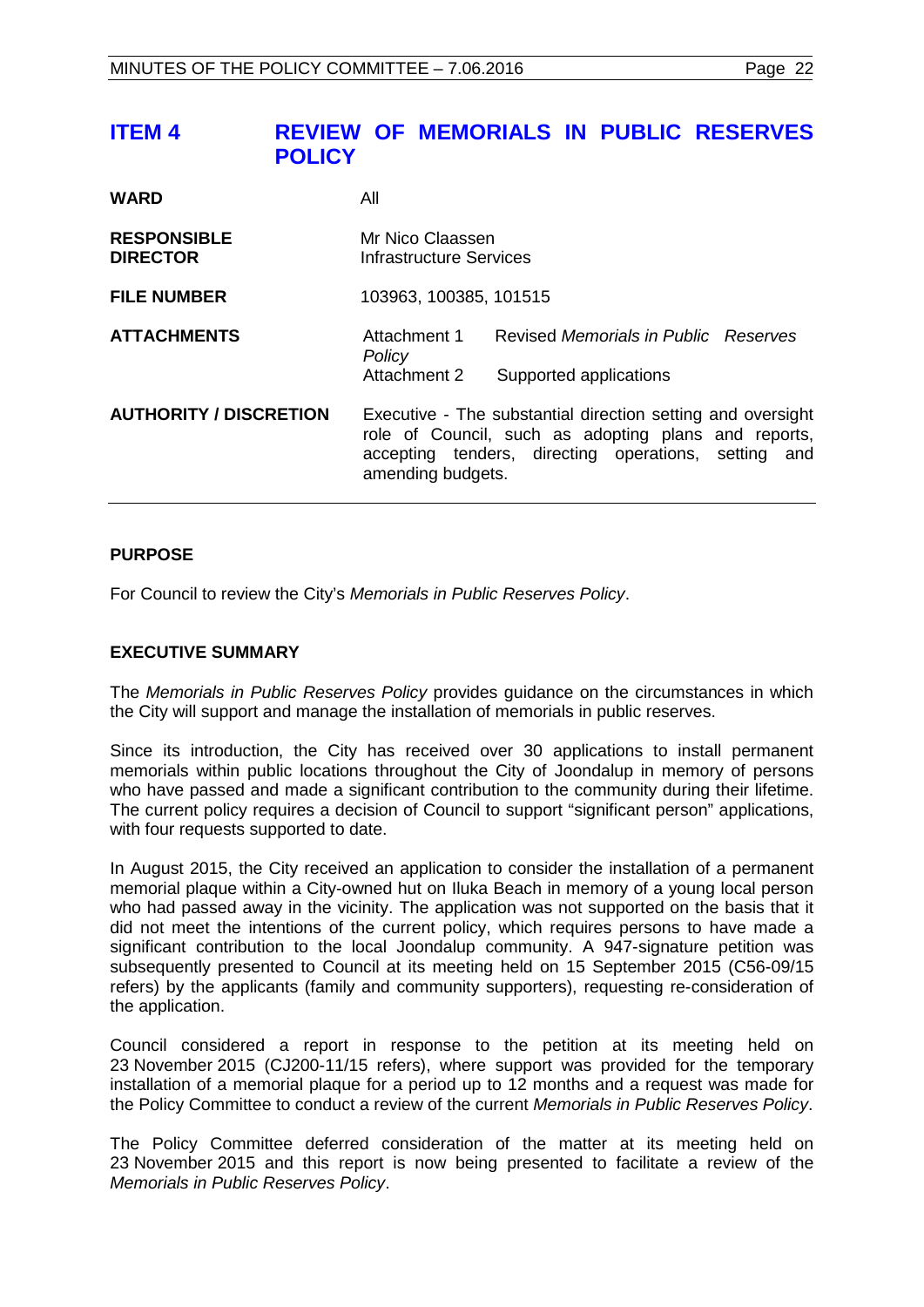# **BACKGROUND**

#### Policy Background

At its meeting held on 15 December 2009 (CJ284-12/09 refers), Council adopted the City's first *Memorials in Public Reserves Policy*. The policy was developed in response to a growing number of requests from the community to install memorials within City-owned public open spaces. Its context was shaped, in particular, by several high-profile incidences within the community at the time, where young residents had passed away in City parks and memorials were being requested and/or placed in public spaces by members of the community.

Following research into approaches adopted by other State Government agencies and local governments, a new policy was drafted to provide guidance on the circumstances in which the installation of memorials in public reserves would be supported and managed by the City in the future.

It focussed on two categories namely: "significant person memorials" and "temporary memorials". The first category supported the management and installation of permanent memorials to celebrate and commemorate the achievements and significant contributions of persons to the local Joondalup community. The second category provided opportunities for the families of persons who had passed away in tragic circumstances, to remember their loved ones and support a process of grieving through the placement of temporary memorial items in approved public spaces.

Each category is supported by an application process, which requires families of the deceased to contact the City and provide detailed information on the requested memorial format, proposed location and, if relevant, contributions of the deceased person to the local Joondalup community (only for "significant person memorials"). The City maintains this information in a database to manage the timeframes and contact/memorial details associated with the placement and maintenance of approved items.

In addition to these processes, all "significant person memorial" applications also require Council support. Since the policy's introduction in 2009, four applications for this memorial category have obtained Council support, with over 30 applications received to date.

#### Petition History

On 26 August 2015, the City received an application requesting the installation of a permanent memorial plaque to be placed in a City-owned hut located on Iluka Beach, in memory of a young local person who had passed away in the vicinity. Based on the information provided in the application, the City was unable to support the request, as it insufficiently described the level and significance of contribution the person had made to the local Joondalup community.

In response to the declined application, a 947-signature petition was subsequently submitted to Council at its meeting held on 15 September 2015 (C56-09/15 refers), seeking support for the permanent installation of a memorial at the requested location.

A report was presented to Council at its meeting held on 23 November 2015 (CJ200-11/15 refers) where the petitioners' request was considered. Following significant discussion, Council resolved that it: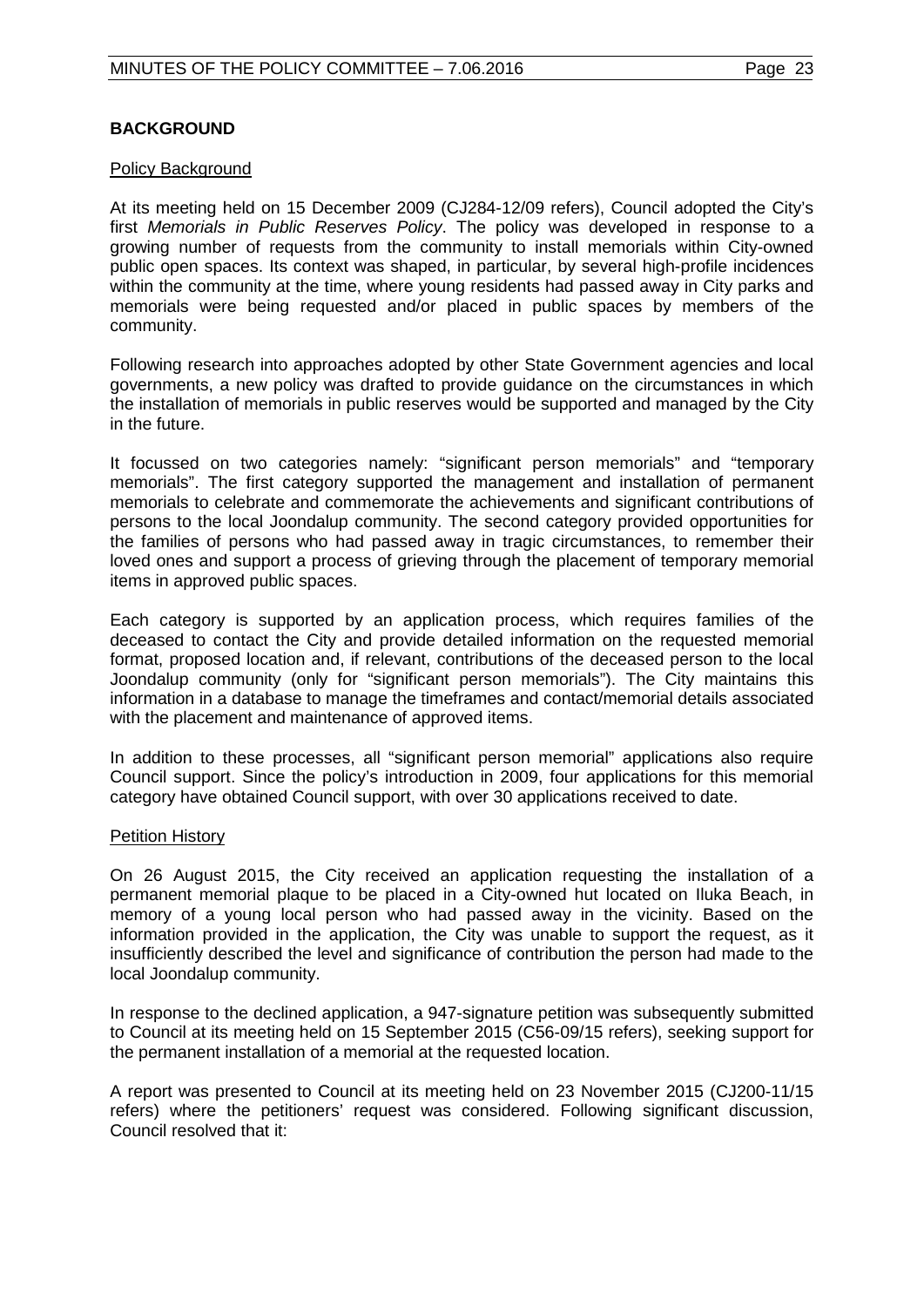- *"1 SUPPORTS the installation of a temporary memorial plaque for a period up to 12 months at Iluka Beach;*
- *2 REQUIRES that the temporary memorial be installed and maintained in accordance with the Conditions of the Memorials in Public Reserves Policy;*
- *3 REQUESTS the Policy Committee to conduct a review of the Memorials in Public Reserves Policy."*

Feedback from the Policy Committee was sought in November 2015, however, the matter was deferred for consideration in more detail at a future meeting. This report provides a detailed overview of relevant issues to facilitate a review of the *Memorials in Public Reserves Policy*.

# **DETAILS**

Since 2009, the *Memorials in Public Reserves Policy* has provided useful guidance for the City and community in the support and management of memorials in public areas. In doing so, it has attempted to strike an appropriate balance between compassionately supporting local residents when they are experiencing and processing grief; and acknowledging community expectations in the maintenance of public open space amenity and safety.

While the policy has provided greater consistency in the City's approach to managing memorials, recently declined applications have highlighted some issues with regard to the following:

• *Language used in the current policy (such as describing a memorial category as "significant persons" instead of highlighting the differences between a temporary and permanent memorial)*.

Such language may create perceptions that persons must be considered "significant" in order to be eligible for the installation of permanent memorials, when the actual intention of the policy is to acknowledge contributions made to the local community and not the status of an individual. This may be resolved by exchanging references to "significant persons" throughout the policy with the term "permanent memorials".

• *The lack of transparent criteria used to assess the level of contributions made by persons to the local community when applying for the installation of a permanent memorial.*

While a variety of factors are considered in the assessment process, it is acknowledged they are not clearly articulated within the policy, which can give rise to ambiguity. At present, the City considers factors such as:

- o length of time contributed to a cause/s or service/s within the local community
- o the level of impact their contributions have had on the local community and the subsequent legacy and sustained outcomes their efforts have achieved
- o the capacity in which the contributions were made, namely, whether they are a volunteer or in a paid position. If in a paid capacity, it is considered whether the person went over and above what a person would normally achieve in such a position in leading and advocating for the community
- o a connection or association to a particular location in which the memorial is being requested for installation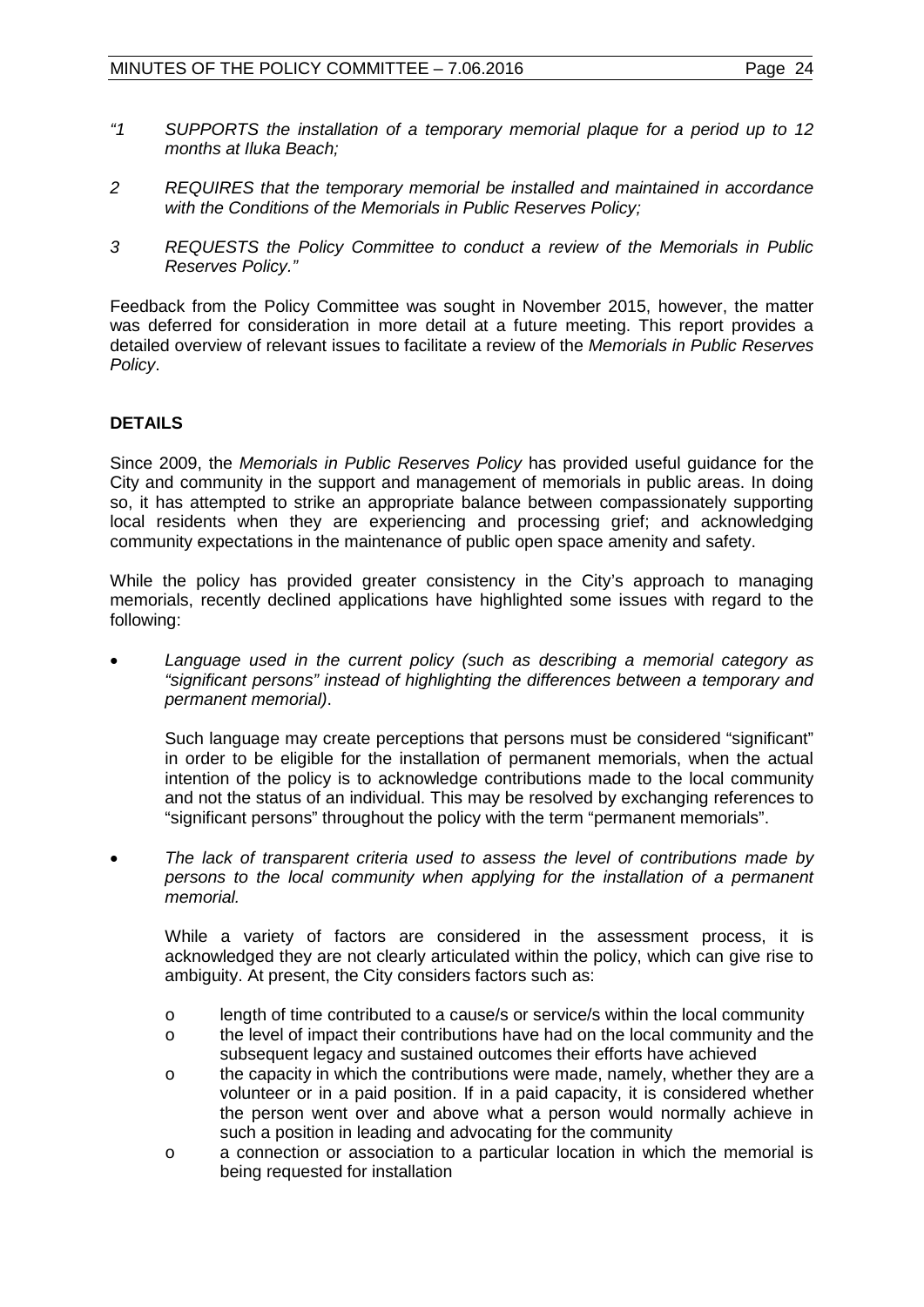o the level of support received from the family and other organisations and persons within the local community to substantiate the information contained within the application.

By amending the policy to consider factors such as those highlighted above, families would be provided with a greater understanding of the requirements needed to submit a successful application and potentially avoid disappointment during an already difficult time.

• *The need for more information for family members to consider when compiling their applications.* 

While amendments to the policy will improve the process for potential applicants, further supporting information and tools may also provide greater clarity and assistance such as:

- o an on-line Frequently Asked Questions page that outlines the necessary processes for submitting an application
- o on-line application forms, including a checklist of items and acknowledgement of the conditions contained in the *Memorials in Public Reserves Policy*
- o example case studies of applications for permanent memorials that have been supported by Council, to assist in the compilation of a new application.

These supporting documents may help to manage expectations and avoid potential disappointment if an application is declined.

• *The length of time a temporary memorial may be placed on site / time in which a permanent memorial may be applied for.*

The current length of time temporary memorials are permitted to remain in place (six months following City approval) may not provide sufficient opportunity for families to commemorate the one year anniversary of their loved one's passing while their memorial is in-situ. As such, an extension of time for temporary memorials up to 12 months may be considered appropriate.

This seeks to provide a compassionate approach in acknowledging and facilitating the grieving process for families, without creating an expectation that memorials will be permanently installed. However, once a temporary memorial is removed, families will have an opportunity to apply for a permanent memorial, should their application meet the requirements of the policy.

To further distinguish between the temporary and permanent memorials it is also suggested that a 12 month waiting period apply before an application for a permanent memorial may be submitted. This is to ensure that an appropriate historical perspective may be developed, as well as the compilation of supporting documentation for any application.

• *A lack of opportunity for Council to consider all applications for permanent memorials.*

At present, the ad-hoc nature in which applications for permanent memorials are received by the City does not enable a structured and efficient way for Council to consider the merits of each individual application. As such, the City currently assesses all applications and only progresses those to Council that are deemed to meet the intentions and requirements of the policy.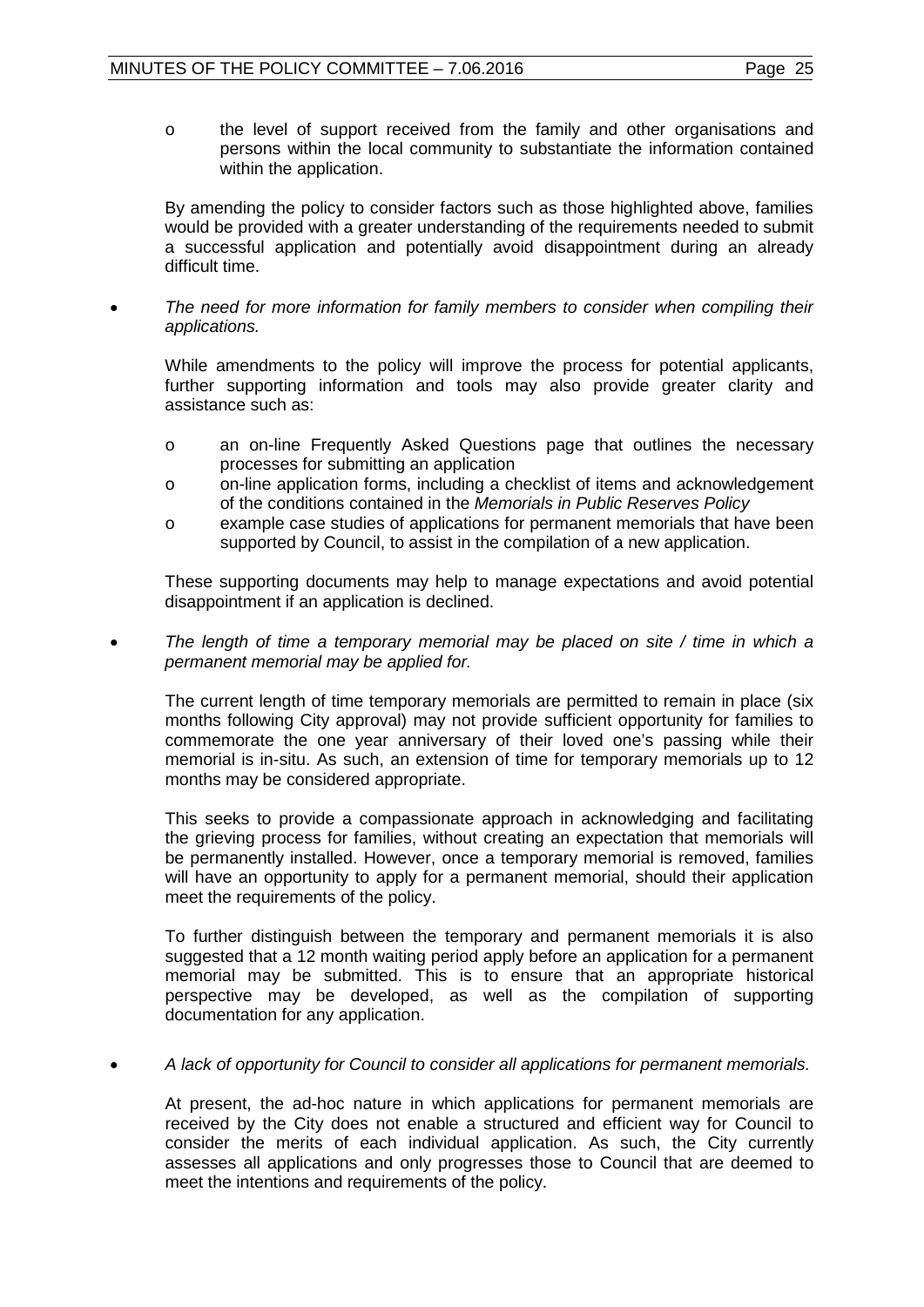To improve this process, there may be merit in compiling all applications periodically for consideration by Elected Members. This would enable an easier comparison of applications to be made and to avoid situations where applications declined by the City are progressed to Council outside of the existing process and are declined again, which can cause further trauma and distress for families. Presenting all applications to Elected Members in the first instance may provide a more final decision for families to accept the outcome of the application process.

#### **Issues and options considered**

While the issues relating directly to the content of the *Memorials in Public Reserves Policy* are outlined above, further matters for consideration in managing memorials in public areas also include the following:

- The potential for memorials to attract unsociable behaviour, depending on their location and the circumstances under which a person passed away.
- The potential for permanent memorials to act as a shrine for families, rather than to commemorate the achievements and contributions of a person to their local community.
- The potential loss of amenity in popular public locations throughout the City from the installation of permanent memorials, where deceased persons have had a personal connection or association. Some members of the community view these spaces as public areas and not the property of families, of which a permanent memorial may imply.

To assist in the review process, it is requested that consideration be given to the issues raised in this Report on:

- suggested improvements to the current *Memorials in Public Reserves Policy* and City processes, as outlined in the details section of this Report
- additional criteria that should be considered in the assessment of applications for permanent memorials
- any additional process improvements, not currently highlighted in the Report.

#### **Options**

With regard to the *Memorials in Public Reserves Policy*, Council can choose to either:

- support the proposed amendments to the *Memorials in Public Reserves Policy*, as outlined in Attachment 1 or
- request alternative amendments to the *Memorials in Public Reserves Policy.*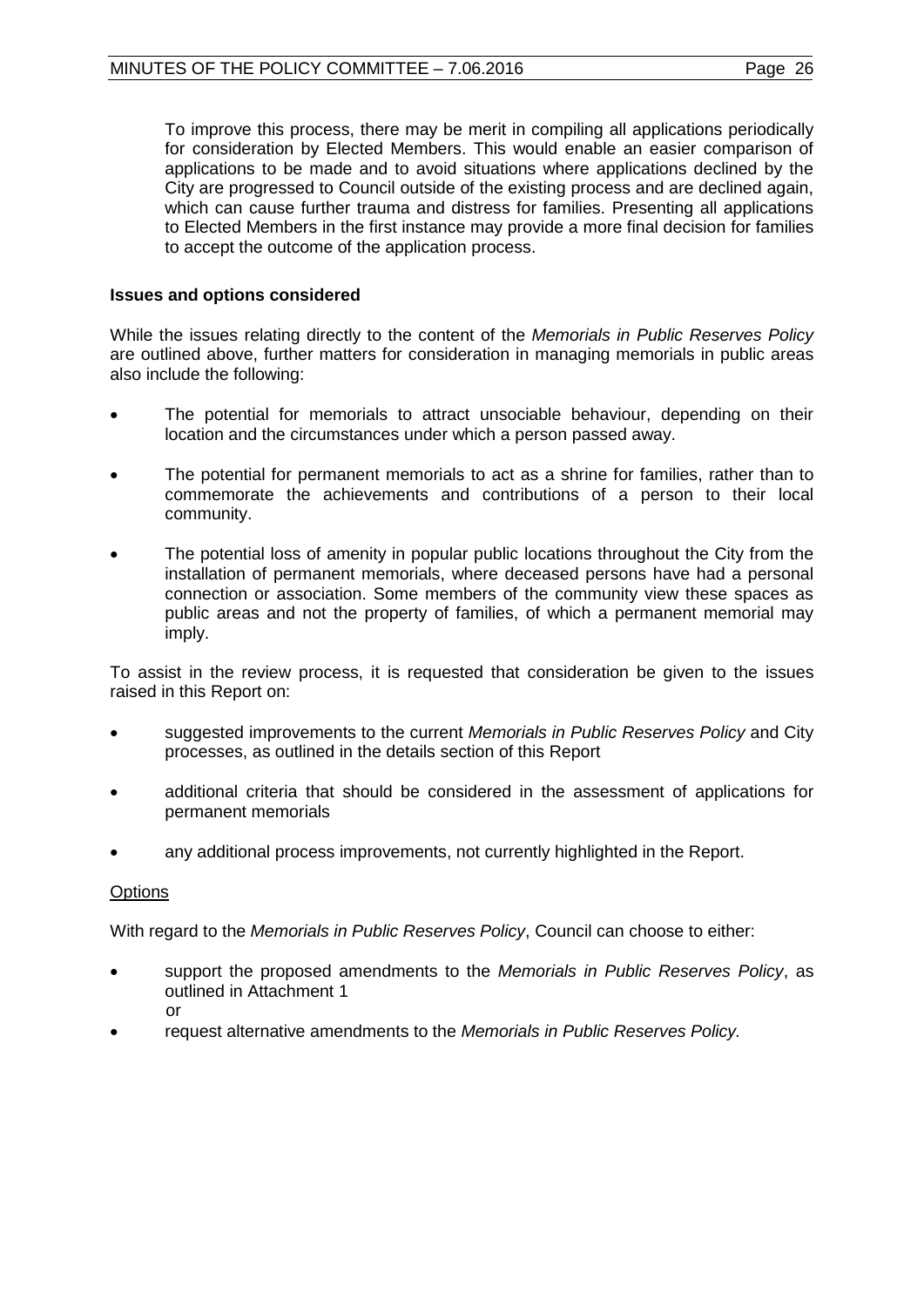#### **Legislation / Strategic Community Plan / policy implications**

| Legislation                     | Not applicable.                      |  |
|---------------------------------|--------------------------------------|--|
| <b>Strategic Community Plan</b> |                                      |  |
| Key theme                       | Community Wellbeing.                 |  |
| <b>Objective</b>                | Community spirit.                    |  |
| <b>Strategic initiative</b>     | Not applicable.                      |  |
| <b>Policy</b>                   | Memorials in Public Reserves Policy. |  |

#### **Risk management considerations**

While the *Memorials in Public Reserves Policy* has provided useful guidance to the City in the management and requests for public memorials, it is important that the content of the policy and its associated processes are transparent and appropriately reflect the policy's stated intentions. Without amendment, there is a risk that the current policy may continue to provide ambiguous information to the community with regard to the application process requirements.

As such, it is important that consideration be given as to the intentions of the *Memorials in Public Reserves Policy* by reviewing its current content.

#### **Financial / budget implications**

Not applicable.

#### **Regional significance**

Not applicable.

#### **Sustainability implications**

Not applicable.

#### **Consultation**

Not applicable.

#### **COMMENT**

In addition to the potential amendments to the *Memorials in Public Reserves Policy*, there are a number of intended supplementary changes to the application process. These process changes seek to both inform the community through improved and clear information, as well as streamlining the application process to make it easier for both the applicant and the City to consider and process memorial requests.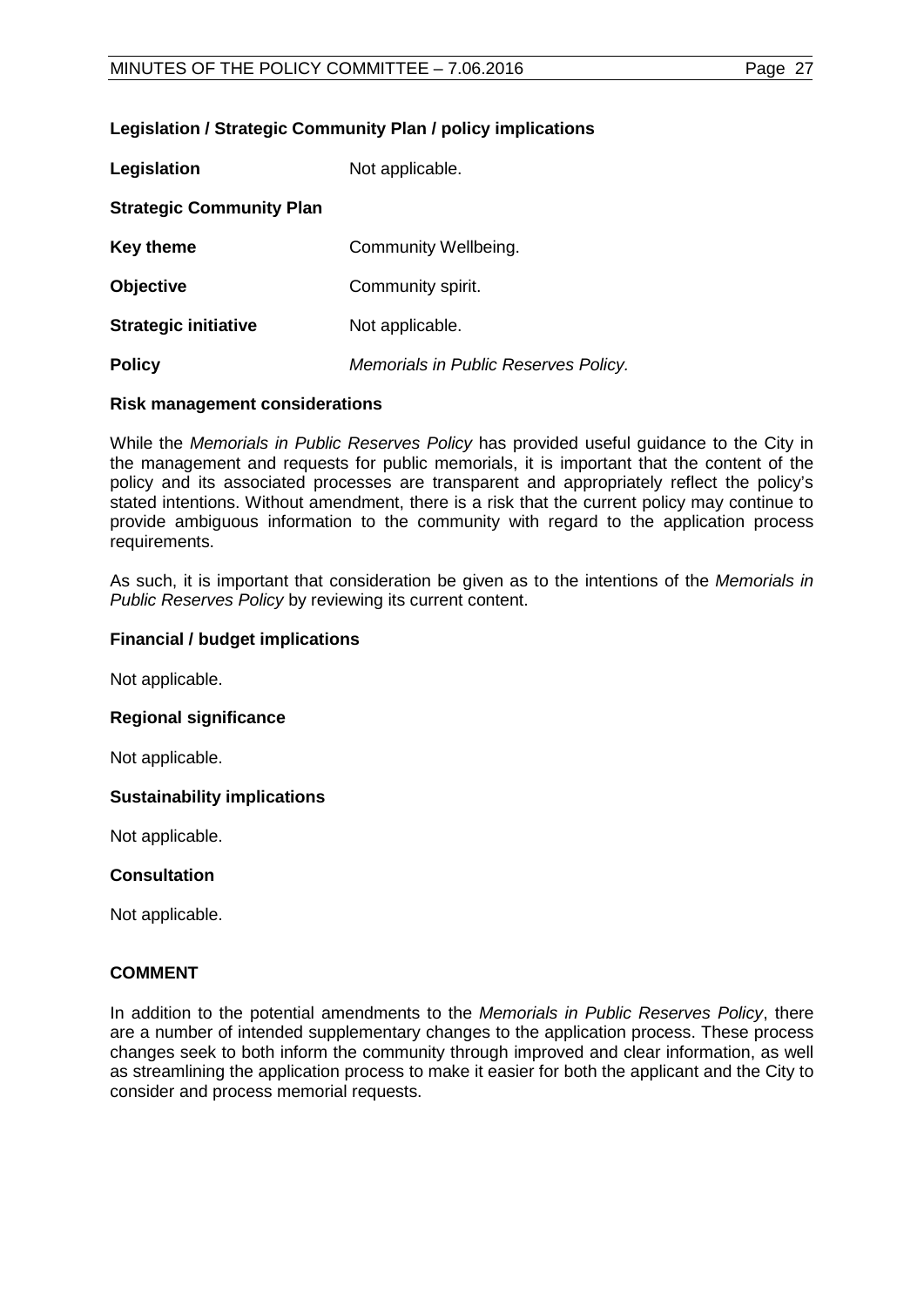# **VOTING REQUIREMENTS**

Simple Majority.

# **OFFICER'S RECOMMENDATION**

That Council:

- 1 NOTES the issues raised in this Report to inform the review of the *Memorials in Public Reserves Policy*;
- 2 SUPPORTS the proposed amendments to the *Memorials in Public Reserves* Policy as detailed in Attachment 1 to this Report.

**MOVED Mayor Pickard, SECONDED Cr Hollywood that Council:** 

- **1 NOTES the issues raised in this Report to inform the review of the** *Memorials in Public Reserves Policy***;**
- **2 SUPPORTS the proposed amendments to the** *Memorials in Public Reserves*  **Policy as detailed in Attachment 1 to this Report, subject to the retention of clause 2.2.5(a);**
- **3 ADVERTISES the policy for public comment including seeking direct feedback from the applicants previously engaged with by the City.**

#### **The Motion was Put and CARRIED (5/0)**

**In favour of the Motion:** Cr Gobbert, Mayor Pickard, Crs Chester, Fishwick and Hollywood.

*Appendix 4 refers*

*[To access this attachment on electronic document, click here:Attach4agnPOLICY070616.pdf](http://www.joondalup.wa.gov.au/files/committees/POLI/2016/Attach4agnPOLICY070616.pdf)*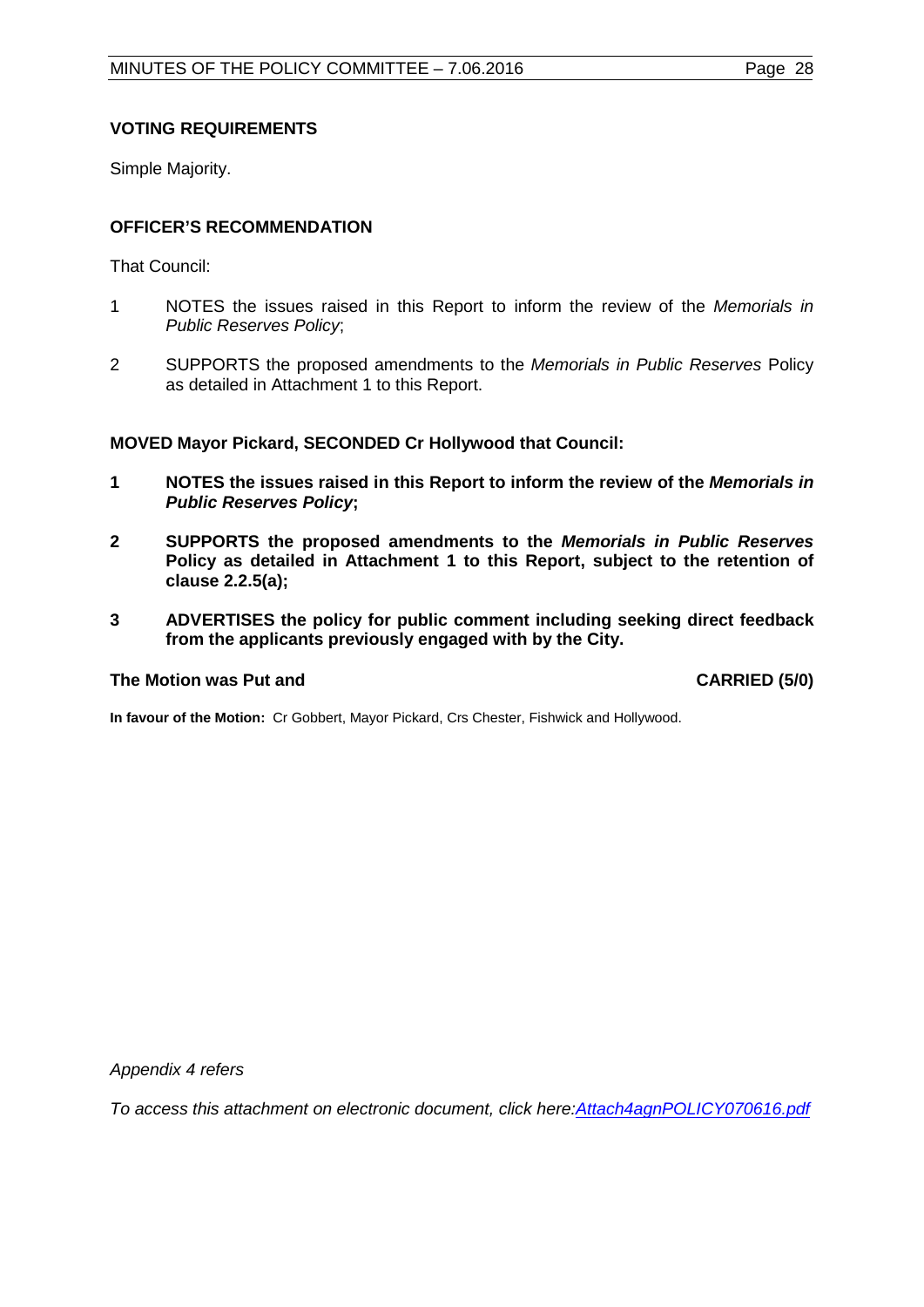# <span id="page-28-0"></span>**URGENT BUSINESS**

Nil.

# <span id="page-28-1"></span>**MOTIONS OF WHICH PREVIOUS NOTICE HAS BEEN GIVEN**

#### **NOTICE OF MOTION – CR LIAM GOBBERT – RESTRICTION OF CHICKEN NUMBERS**

In accordance with Clause 4.6 of the *City of Joondalup Meeting Procedures Local Law 2013*, Cr Liam Gobbert gave notice of his intention to move the following Motion at the Policy Committee meeting to be held on Tuesday 7 June 2016:

#### *"That Council REQUESTS the Chief Executive Officer to prepare a report on the merits or otherwise of developing a policy restricting the number of chickens able to be kept at a residential property."*

#### **Reason for Motion**

From time to time, concerns are expressed by members of the community about the impact of keeping chickens on smaller lots in built up residential areas. These impacts include noise, odours and the potential to attract rats and mice. Currently the City's *Animals Local Law 1999* contains provisions on the keeping of poultry, including placing a limit on the number of animals that may be kept and certain structural requirements. The local law provisions are made under the *Health Act 1911*. This legislation will be repealed in the future with the introduction of a new *Public Health Bill.* The bill has been introduced into Parliament but will only become a law after it is debated and passed by both Houses of Parliament. The implementation of the bill will require all current local laws to be reviewed at that time. It is not known when this will be and it could still take quite some time.

Therefore, as an interim measure a report is requested to be presented to a future meeting of the Policy Committee detailing with the merits or otherwise of developing a policy restricting the number of chickens able to be kept at a residential property.

#### **Officer's Recommendation**

A report can be prepared.

**MOVED Cr Gobbert, SECONDED Mayor Pickard that Council REQUESTS the Chief Executive Officer to prepare a report on the merits or otherwise of developing a policy restricting the number of chickens able to be kept at a residential property.**

#### **The Motion was Put and CARRIED (5/0)**

**In favour of the Motion:** Cr Gobbert, Mayor Pickard, Crs Chester, Fishwick and Hollywood.